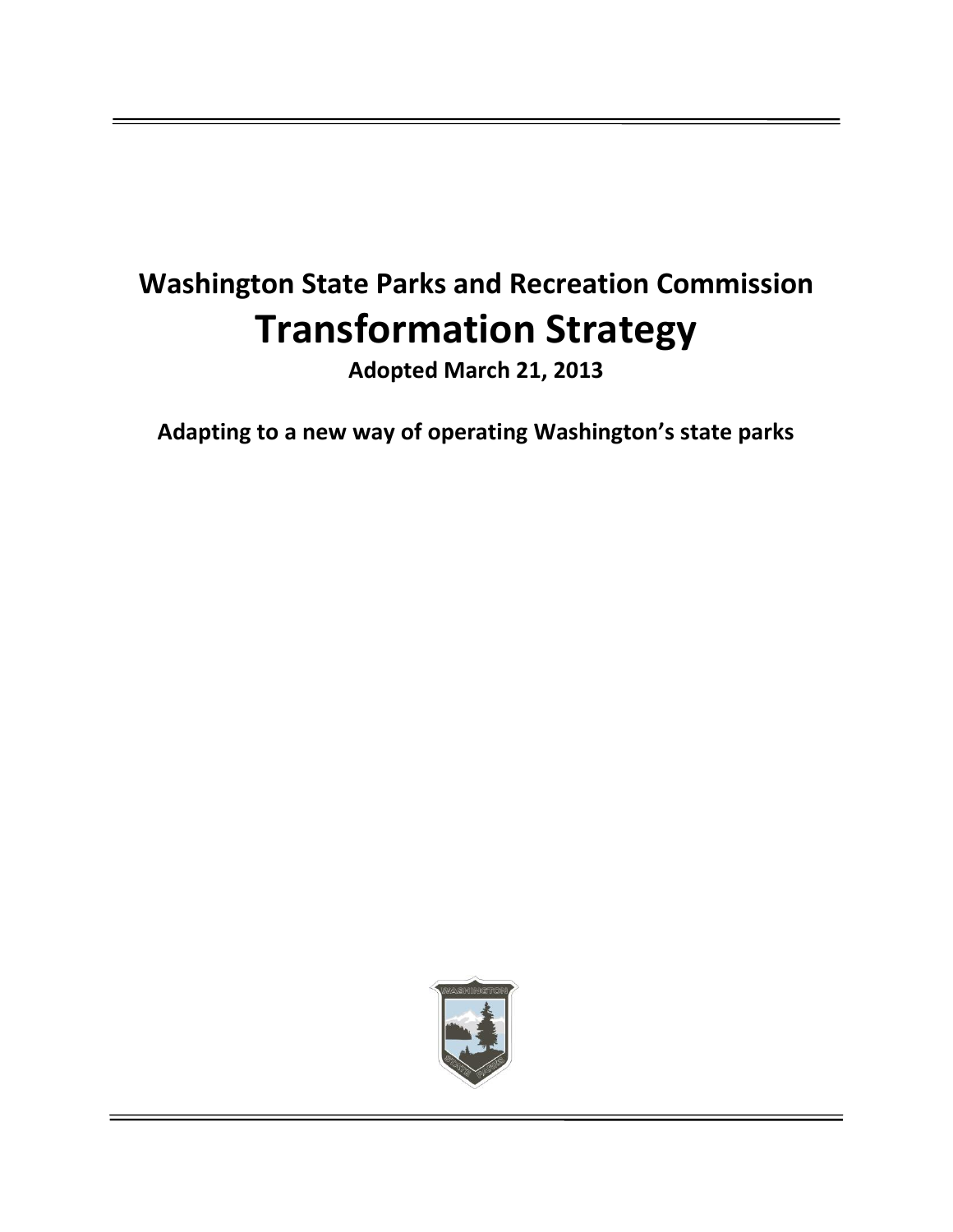## **Executive Summary**

During State Parks' 98<sup>th</sup> year, the Legislature and Governor made a policy decision to eliminate most General Fund support for the agency and replace it with user fee-based system. Most funding to operate the state park system now comes from sale of annual Discover Passes, daily access permits, camping receipts and other fees. While Discover Pass earnings have been higher than in other states with comparable programs, revenues are about half of what was expected. The Discover Pass alone has not replaced lost General Fund support.

Faced with this reality, State Parks must increase revenues and build other means of support, while continuing to make its case for state funding. This Transformation Strategy aligns current agency philosophy, provides strategic direction, and creates a framework for transforming the agency to a new, more diversified funding model. The strategy includes the following elements:

**Mission statement –** refines the agency's mission statement to emphasize the role of state parks in connecting Washingtonians with their state's natural and cultural heritage.

**Vision statement –** adapts the Commission's Centennial 2013 vision to encourage a diversity of state park opportunities that promote use of state parks and that generate public and private support necessary to operate the state park system.

**Transformation principles –** outlines imperatives that will drive the transformation process. These principles assert that State Parks must:

- Provide experiences people will choose
- Align all activities with appropriate sources of funding
- Pursue an interdependent relationship with volunteers, friends, and partners
- Base business decisions on adequate and objective information and data
- Embrace innovative practices and technology

**Agency culture and core values –** refines previous core values and describes agency cultural norms that promote organizational change and innovation.

**Transformation strategies and initiatives –** establish strategies and prescribe specific initiatives that will advance agency transformation. Overarching strategies include:

- 1. Demonstrate that all Washingtonians benefit from their state parks
- 2. Adopt a business approach to park system administration
- 3. Provide recreation, cultural, and interpretive opportunities people will want
- 4. Promote meaningful opportunities for volunteers, friends and donors
- 5. Form strategic partnerships with other agencies, tribes and non-profits
- 6. Expand use of land holdings for compatible revenue generating purposes
- 7. Develop amenities and acquiring lands that advance transformation

**Implementation –** describes next steps towards an actionable and measurable plan to guide implementation of the Transformation Strategy and serve as the agency's new Strategic Plan.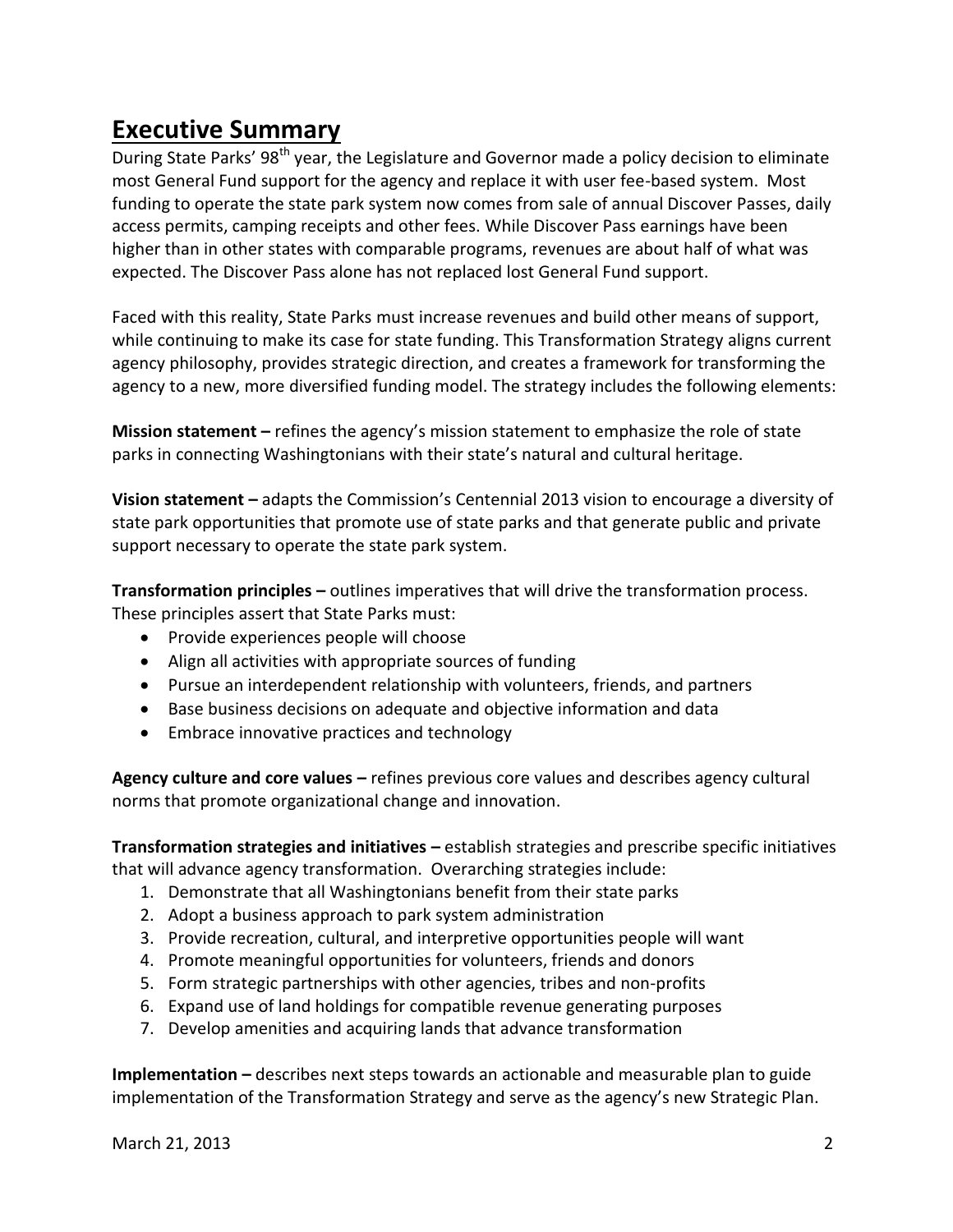# **A Call to Action**

For 98 years, funds derived from State taxes were the principal source of financial support for Washington's state park system and the institution charged with its development and operation. During the past three decades, as costs have risen and the state's economy has undergone ebbs and flows, budget writers have required State Parks to earn an ever-increasing portion of its operating budget. Increasing need for operating revenue has required the agency to adopt a variety of use fees to meet the budget demands of the day.

During the past ten years, the quest for revenues from fees has intensified. The year 2002 marked the first parking fees, replaced in 2006 with a \$5 voluntary donation to State Parks collected with vehicle license fees. Donations began as a choice to opt in and then were automatically included in license fees unless drivers chose to opt out. Between 2000 and 2010, the percentage of the agency's expenses paid from user fees rose from about 25 percent to more than 40 percent.

In 2008 Washington experienced the largest economic crisis since the Great Depression. The "Great Recession" decimated State sales tax revenues, requiring General Fund budget reductions of historic proportions. In State Parks' 98<sup>th</sup> year, the Legislature and Governor made a policy decision to eliminate most General Fund support for State Parks and replace it with a user fee system. Through an intense, combined effort, State Parks, together with the Department of Fish and Wildlife and the Department of Natural Resources launched the Discover Pass, a \$30 annual and \$10 daily permit to access state parks and other state recreation lands. While Discover Pass earnings have been substantially higher than in many other states with comparable programs, revenues are about half of original projections; far from sufficient on their own to keep Washington's state park system in operation.

Faced with this reality, State Parks has no choice but to fundamentally change how it provides public recreation, while continuing to protect some of the state's most significant natural, cultural, and historical assets. The agency must now transform itself in a way that diversifies its base of financial and public support while remaining true to its basic mission.

But State Parks cannot meaningfully transform all on its own. As the agency turns inward to critically appraise and reform its operations, it also must turn outward for the help necessary to achieve financial stability and to advance the State Parks mission. Meaningful transformation requires a renewed and reinvigorated commitment from those who visit, contribute, and otherwise benefit from the state park system. By embracing the principles and undertaking the strategies and initiatives outlined in this report, State Parks begins a process of transforming and adapting to its new business model. The State Parks and Recreation Commission calls on all Washingtonians to support their state parks in the system's hour of greatest need.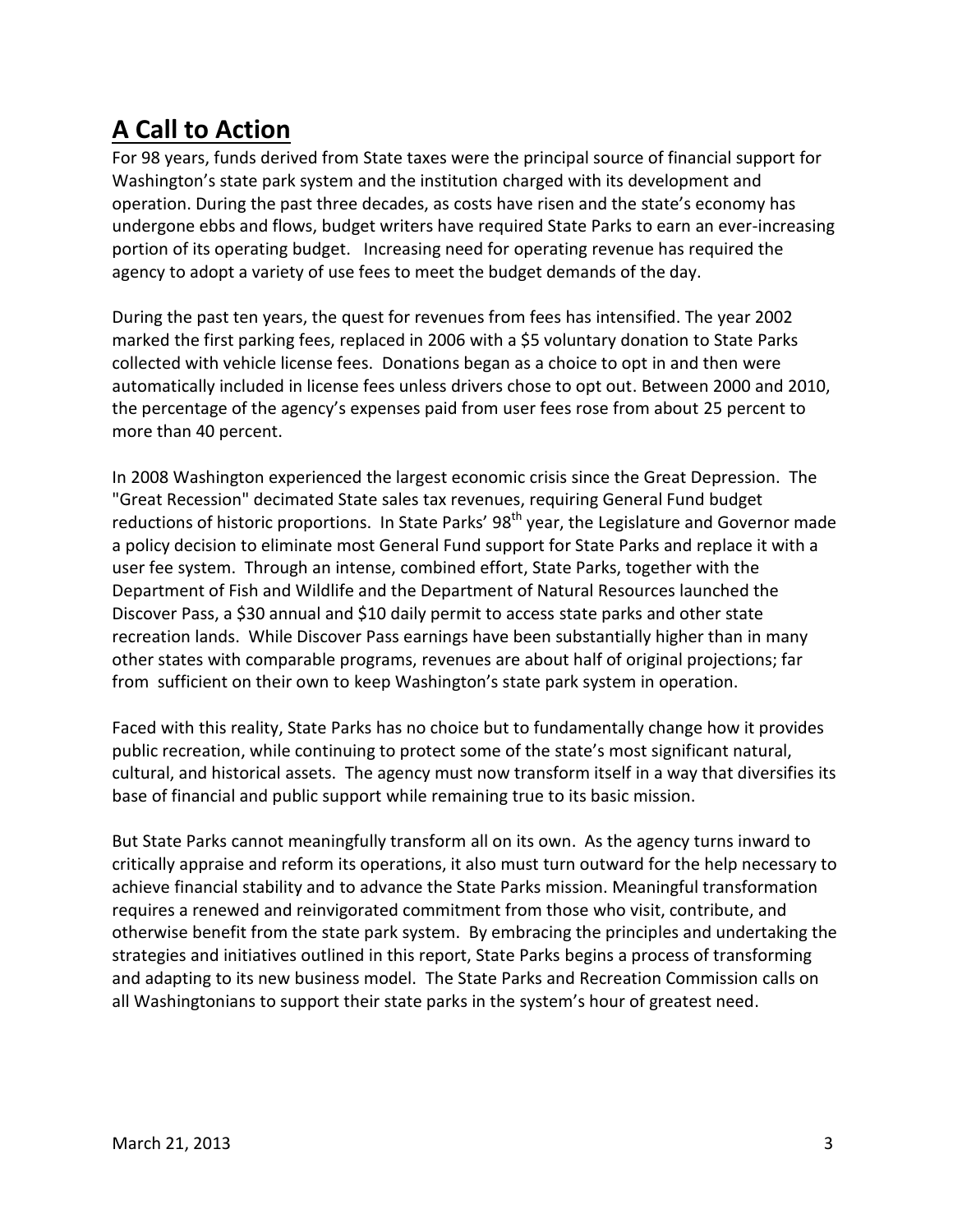# **Devising the Strategy**

This transformation strategy is the result of extensive public and staff input gained through four main efforts undertaken in response to legislative policy direction: The four efforts included:

- Commission work sessions establishing the philosophical underpinnings of agency transformation
- Preparation of the 2012 State of State Parks Report
- Reorganizing agency staffing
- Developing statewide revenue and efficiency initiatives

#### *Commission Work Sessions*

During the past two years, agency staff has facilitated a series of discussions with the Commission about transformation. Discussions have included a broad examination of values and beliefs. They also included a systematic exploration of the implications of shifting from state tax-based funding toward a more self-supporting "public enterprise." Such an enterprise would rely on a diversified mix of income and support with substantially greater emphasis on charging fees for services, expanding activities and programs in parks, competing for discretionary spending, developing strategic partnerships, attracting charitable contributions and enhancing volunteer support.

This Transformation Strategy captures essential elements of the Commission's work session discussions and expresses them as a series of transformation imperatives and principles. These imperatives and principles are intended to provide over-arching, agency-wide guidance and direction.

#### *State of State Parks Report*

In spring 2011, the Governor signed into law Engrossed House Bill 2127 establishing the Discover Pass. EHB 2127 ushered in a new era in which user fees form the principal source of income to fund operation of the state park system. The Discover Pass legislation included a key proviso requiring State Parks to submit a report to the State Office of Financial Management detailing progress towards making the system self-supporting, as well as outlining any additional statutory changes needed for successful implementation.

In satisfying this proviso, agency staff conducted an extensive outreach campaign to share the agency's financial challenges and to hear the public's view on funding state parks. Participants weighed in on three funding mechanisms:

- Public financing some form of general support from taxes or dedicated funds
- User financing use fees and proceeds from other enterprise activities in parks
- Charitable financing private philanthropy, volunteer efforts and partnerships with other public and private entities

In workshops and presentations, participants consistently expressed their preference for a combination of all three financing models, with a significant level of public financing supporting those aspects of the State Parks mission that benefit all Washingtonians.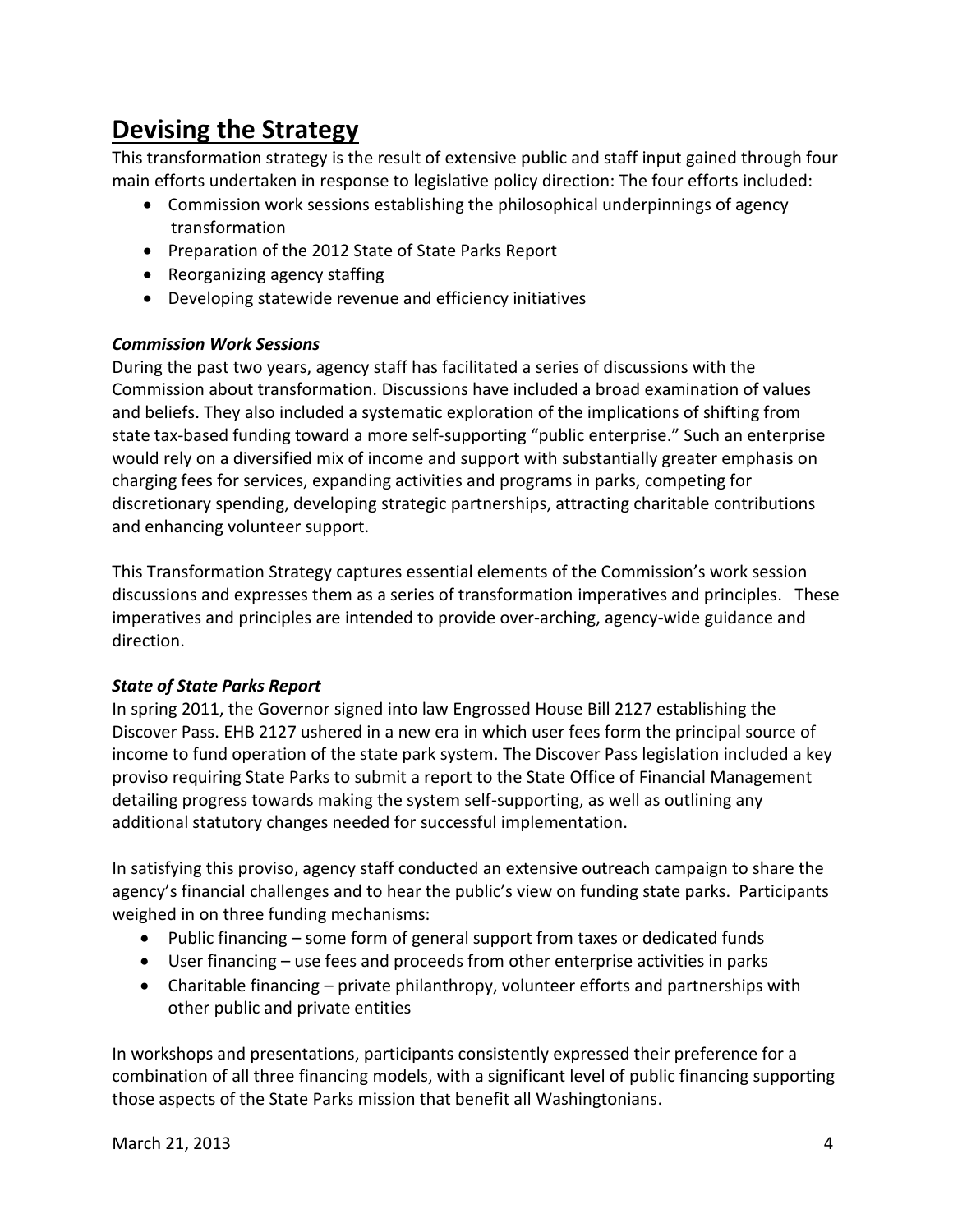With a clear sense of public sentiment, the Commission concluded in its State of State Parks report that the state park system cannot become 100% self supporting without fundamentally distorting the agency's mission. The Commission asserted that by conserving and protecting the State's natural and cultural heritage, the park system benefits all Washingtonians, whether they visit the parks or not. The state park system and the tourism revenues and jobs it generates for state and local economies further support the position that state parks benefit all of us, by generating more in State general funds than is being asked to run the system.

Therefore, some funding for the system derived from State taxes makes sense – particularly for those conservation and social benefits that don't generate a direct financial return to the agency. The Commission concluded that appropriately funding the state park system includes a blend or "right mix" of public, user, and charitable financing.

This Transformation Strategy draws on the public process used in developing the State of State Parks report to create transformation principles and a series of specific strategies and initiatives that give force to those principles.

#### *Revenue and Efficiency Task Force*

Facing the specter of losing all or most General Fund support, the Director established a task force to explore potential ways to generate new revenue, to achieve cost-saving efficiencies, and to undertake early-action initiatives that do not require statute, rule, or policy changes.

Enlisting staff from throughout the agency and soliciting input from the public, the Revenue and Efficiency Task Force identified 61 distinct initiatives to generate revenue, build external support, reduce expenses and achieve efficiencies. Twenty-six of the highest priority initiatives are currently being implemented. This Transformation Strategy draws on staff and public input gathered by the task force and incorporates the highest priority initiatives into this report.

#### *Staffing Reorganization*

Reliance on user fees as the principal source of funding agency operations has already resulted in very real consequences. With revenues from Discover Pass sales not meeting expectations, State Parks was forced to make painful staff and spending reductions to balance the agency's budget. Making reductions was further complicated by a need to keep all parks open and at adequate service levels to retain income from camping and other services and to promote sale of Discover Passes.

To help plan previously unthinkable reductions, agency management turned to field staff for expertise and assistance. Region staffs and park managers participated in work sessions to help devise operating models that would maintain essential services, keep visitors safe, protect sensitive resources and keep parks open for the public – for the time-being. The general direction that emerged was a return to a seasonal staffing model used by the agency in earlier times to preserve staff numbers during the heavy summer use season. Reductions also eliminated and centralized management positions.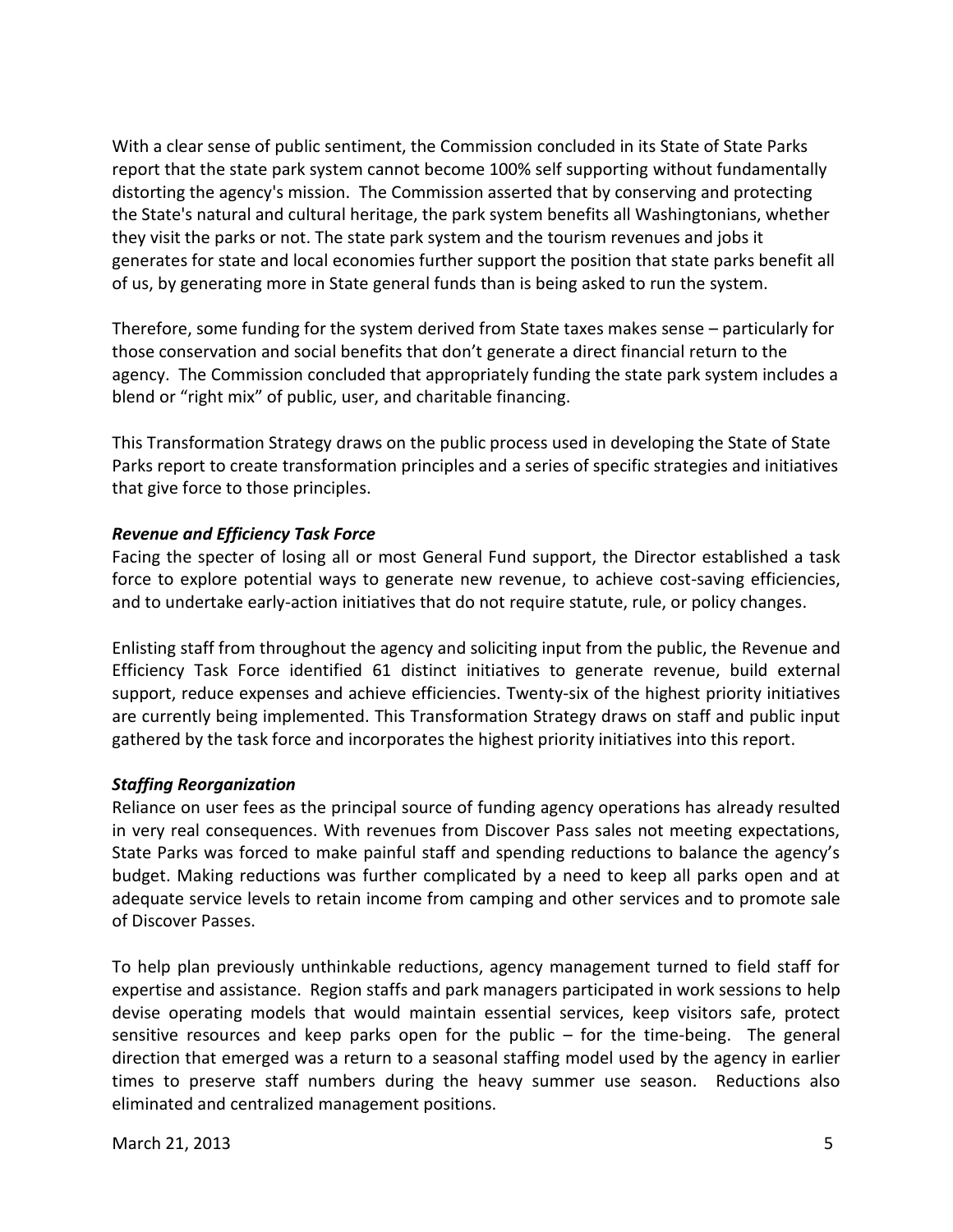Although reductions have been painful, the process and analysis used to guide them has greatly improved the agency's understanding of field operations and how best to allocate resources, achieve efficiencies, and stretch increasingly scarce financial resources. Reorganization also has shone a light on things that remain to be learned. Experience and questions raised through this process are incorporated throughout this document.

#### *One Unified Outcome*

Through the four efforts outlined above, State Parks has completed a thorough investigation of agency transformation that now comprises the basis of this Transformation Strategy. Through these efforts the Commission has:

- Established the need to transform the agency's approach to funding and operations
- Considered options and alternative directions
- Received considerable input from staff and the public
- Arrived at an overarching policy direction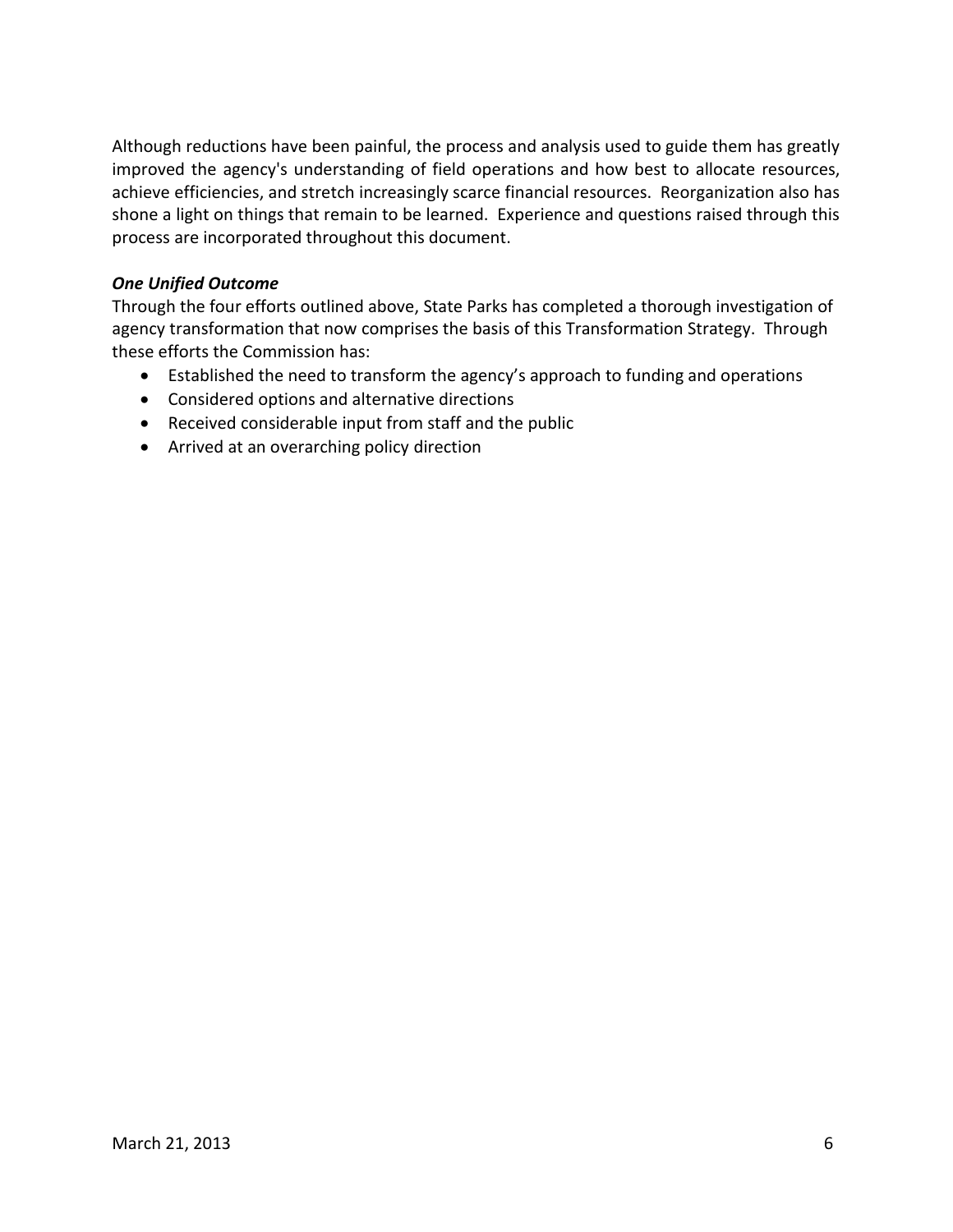# **State Parks' Transformation Strategy**

In addition to statutory authorizations in law, agency rules, Commission policies and administrative policies and procedures, guidance for managing the state park system is included in statements of the Commission's mission and core values. In preparation for the State Parks Centennial, the Commission also adopted a Centennial 2013 Plan, including a vision statement and 11 goals through which to achieve it. Since 2005, the Centennial Plan has served as State Parks' strategic plan, informing budget requests and measuring the agency's progress towards its goals.

This Transformation Strategy is intended to align agency philosophy, set general direction, and provide a conceptual framework for transforming the agency to a new business model during the next decade. The following elements comprise the Transformation Strategy:

- State Parks Mission
- State Parks Vision
- Transformation principles
- Agency culture and core values
- Transformation strategies and initiatives

The Transformation Strategy together with a prioritized, actionable and measurable plan to implement the transformation strategies and initiatives to be completed in upcoming months will serve as State Parks' new Strategic Plan.

### **State Parks Mission**

The Commission's existing mission statement was crafted as part of its 1993 Strategic Plan.

*The Washington State Parks and Recreation Commission acquires, operates, enhances and protects a diverse system of recreational, cultural, historical and natural sites. The Commission fosters outdoor recreation and education statewide to provide enjoyment and enrichment for all and a valued legacy to future generations.*

As State Parks prepares to enter its second century, refinement of the agency's mission statement could better reflect the Commission's current policy direction. The mission statement should describe what the agency does, its principal constituency, and the desired outcome it hopes to achieve. An updated mission statement should therefore emphasize the central purpose of state parks in connecting people with their natural and cultural heritage and the improved quality of life that ultimately results. While state parks certainly attract and benefit visitors from throughout the world, the mission should also clearly emphasize that Washington's state park system is principally intended for the benefit of state residents – all of whom benefit and all of whom share responsibility for its care. The Commission's mission should therefore be updated as follows:

*The Washington State Parks and Recreation Commission cares for Washington's most treasured lands, waters and historic places. State parks connect all Washingtonians to their diverse*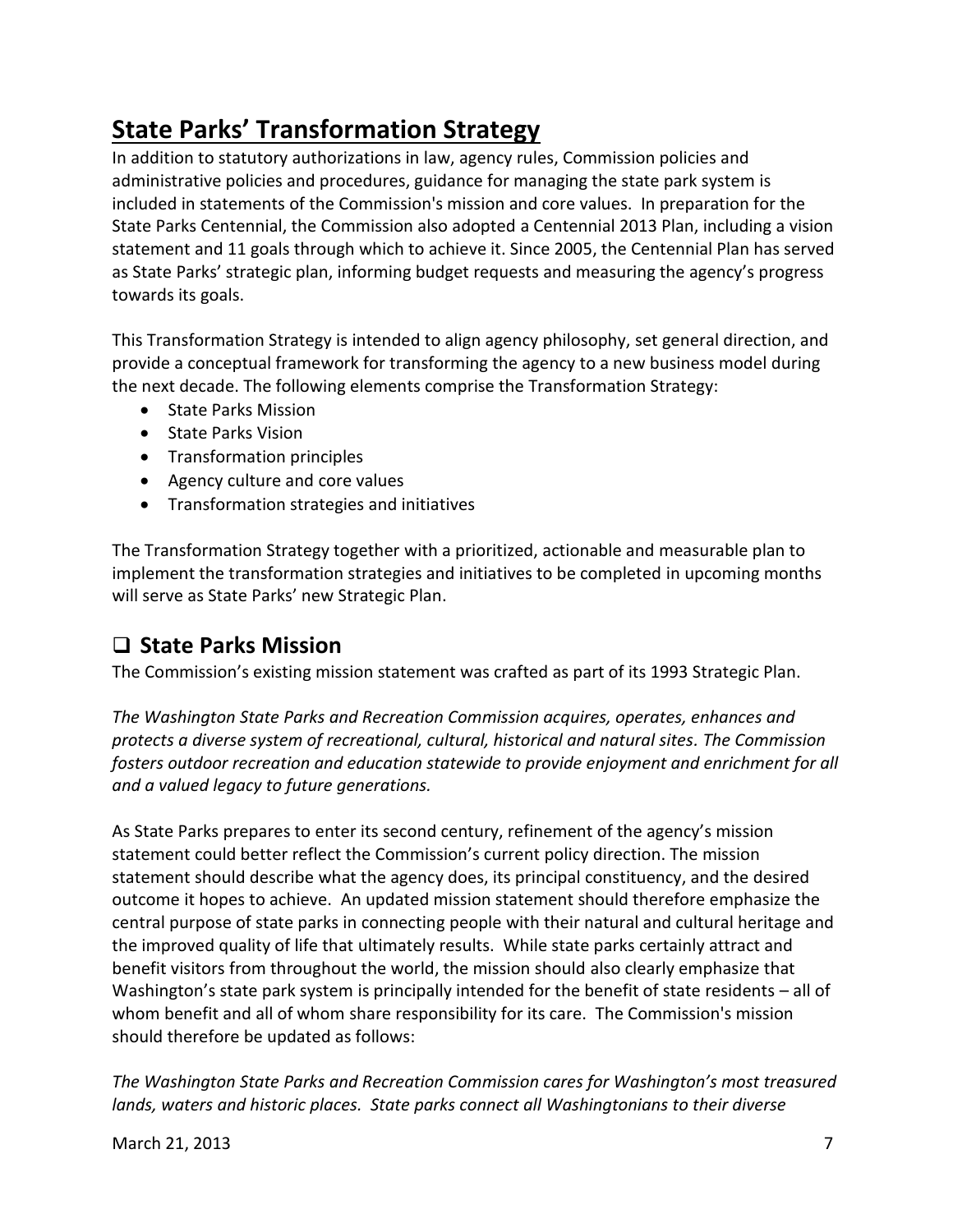*natural and cultural heritage and provide memorable recreational and educational experiences that enhance their lives.*

### **Vision**

In 2003, the Commission adopted its Centennial 2013 Vision as a source of inspiration and to set a direction for the agency's Centennial 2013 Plan.

*In 2013, Washington's state parks will be premier destinations of uncommon quality, including state and regionally significant natural, cultural, historical and recreational resources that are outstanding for the experience, health, enjoyment and learning of all people.*

While it remains a noble vision for the State Parks Centennial and much progress was made in the middle years of the campaign, the reality on the ground has changed markedly since 2008. In its application to advance and improve the state park system, the Centennial Vision was considered a litmus test to determine whether a given park or property lived up to the standards set by the Commission's vision. Parks deemed inconsistent with the vision were typically transferred to an interested local government jurisdiction so that they could remain in operation for the public. With greater reliance on user fees to pay for park system operation, meeting a test of regional or statewide significance is now far less important than maintaining a collection of parks the public really cares about, wants to use and is willing to support. Thus, the quality and accessibility of the system of parks, now must take precedence of the singular functions of individual parks. The vision should therefore be adapted to reflect this change.

*Washington's state parks will be cherished destinations with natural, cultural, recreational, artistic and interpretive experiences that all Washingtonians enjoy, appreciate and proudly support.*

As agency transformation progresses, this vision will be tested. Ultimately, it may require additional updating to reflect changed circumstances and the outcomes of agency transformation.

### **Transformation principles**

With fundamental changes to agency funding, State Parks as an institution must now recognize and accept a new reality: Earned income must pay for the majority costs of operating the state park system. As staff and the Commission have wrestled with how to adapt to this change, several transformation principles have emerged:

*We must provide experiences people will choose:* With the Discover Pass, camping, and other user fees now comprising the largest source of income, State Parks is now essentially a *public* enterprise. As such, the agency must compete with other public and private recreation providers for the time, attention and money of park visitors. It is now incumbent on State Parks to adapt and improve its product and offer recreational opportunities and experiences the public will choose to buy.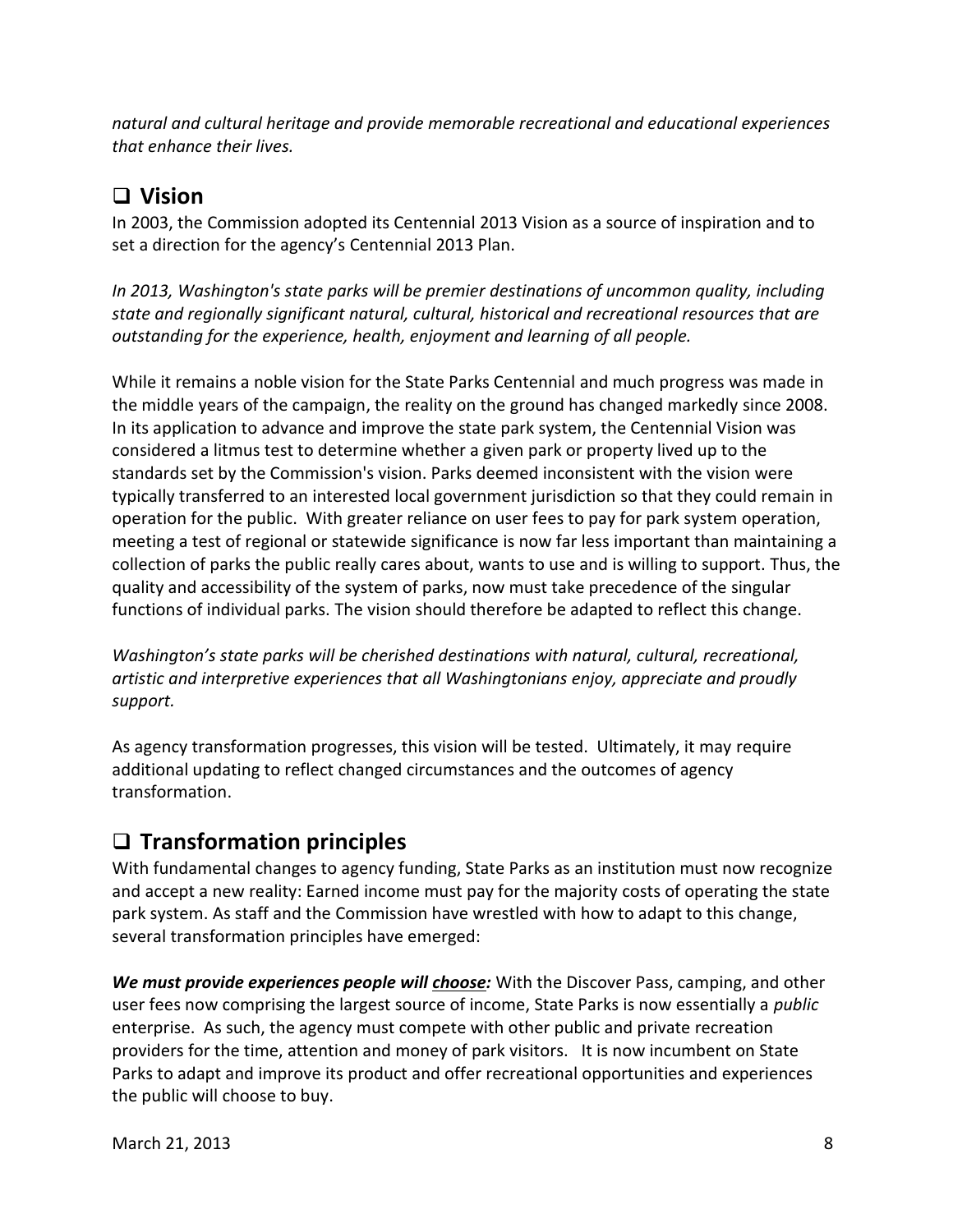*We must align everything we do with appropriate sources of funding:* Historically, as an agency mostly supported by funds derived from state taxes, State Parks had considerable discretion to accept and absorb the cost of activities seen as in the public's general interest or as a necessary cost of operating within state government. All agency expenditures must now align with appropriate and available sources of funding. To do this, State Parks needs to differentiate and quantify actual costs associated with the various activities it undertakes and make critical choices about where to place its limited financial resources. Lean finances require the agency to act in an exceedingly businesslike manner. As transformation proceeds, the degree to which funding sources and mechanisms can be developed will ultimately determine the activities the agency can undertake – and those that can no longer be sustained.

*We must pursue an interdependent relationship with our volunteers, friends, and partners:* In order to successfully operate parks, develop and maintain facilities, and expand programs and services that attract paying visitors, the agency will need help and cooperation from likeminded individuals and organizations. The State Parks Foundation can also play an expanded role in securing State financial support by enlisting and coordinating advocacy activity among friends groups, cooperative associations, partners and volunteers. Effective and lasting partnerships, however, require a willingness to give up some measure of control and to respond effectively to the needs of the partner. Consequently, the Commission and staff must adopt a highly collaborative posture, welcome and seek greater participation, and expand support for those who wish to contribute their time and money to improving the care of state parks.

*We must base our business decisions on adequate and objective information and data:* Under the agency's historic business model where general fund support paid for operating the state park system, decision making was driven mostly by soliciting public input, gauging public sentiment, and responding to political influences of the day. With earned income now making up the majority of funding, the agency must make decisions about how best to allocate its staff and financial resources to achieve the return necessary to sustain appropriate care of state parks. Good business decisions, however, require objective data and analytical capabilities the agency largely lacks at this time. State Parks must therefore make strategic investments to develop, refine and continuously apply systems of data collection and analysis to best understand and respond to the needs and preferences of its paying park visitors.

*We must embrace innovation and technology:* For many years parks and recreation providers believed that technology had no place in parks. Providing access to internet and electronic media was considered a distraction and thought to undermine the authenticity of a visitor's park experience. Many believed state parks should remain *technology-free*. While some visitors still prefer to unplug in parks, others prefer the security and convenience provided by their various hand-held devices. Increasingly, park agencies are taking advantage of mobile technologies to provide park-related information, orientation and interpretation. This technology not only improves flexibility and reduces the cost of providing these services but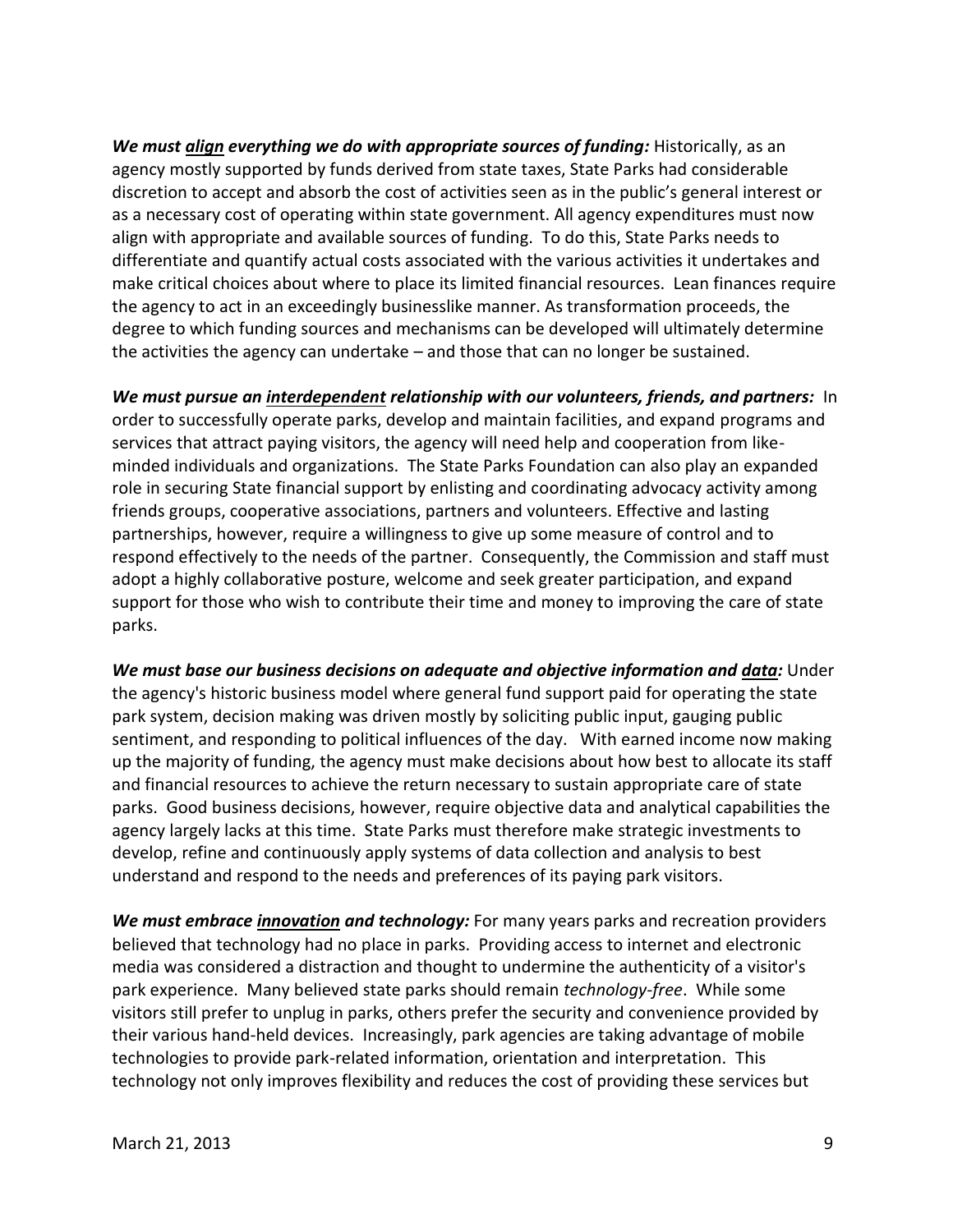now is generally accepted or even expected by visitors as a way to facilitate and enhance their park experience.

With staff spread more thinly throughout the state, an ability to collaborate and coordinate work with others within and outside the agency is imperative. Providing tools to access centralized financial and human resource management systems is essential to efficient park system administration. State Parks must therefore make critical investments in its technology infrastructure and the capability of staff, partners and volunteers to use it effectively. Advancing our use of technology, innovative practices, and keeping pace with the needs of our visitors and partners is essential to competing and assuring the state park system's relevance into the future.

### **Agency culture and core values**

Transformation requires new staff skills and new ways of working together. Agency culture and values outlined below are intended to refine core values developed several years ago and add a series of expected norms and behaviors to guide interactions both internally and externally. These core values and culture should drive organizational development so people work together effectively and are collectively capable of learning, innovating and adapting to change.

In interacting with one another, the Commission, staff, partners, supporters and volunteers will foster a collaborative culture in which people:

- Maintain a working environment that nurtures innovation
- Recognize a colleague's vulnerability in developing new ideas and support them
- Encourage risk-taking and accept responsibility for the outcome
- Respectfully challenge assumptions and traditions
- Give and accept constructive criticism
- Adopt a 'yes, and' approach in discussions
- Accept conflict between ideas as a necessary step toward finding solutions
- Act with civic courage and the highest ethical standards
- Invest in training and professional and personal development
- Take pride in their work, the mission and the resources we steward

The State Parks and Recreation Commission, its staff, partners, supporters and volunteers share core values that demonstrate a commitment to:

- Stewardship that preserves the state's natural, cultural, and ethnic heritage in perpetuity
- Universal access to recreation, education, artistic, and cultural opportunities in state parks
- Meaningful public engagement and participation in developing and operating the state park system
- Supporting one another as we work together to achieve the agency's mission
- Excellence in all we do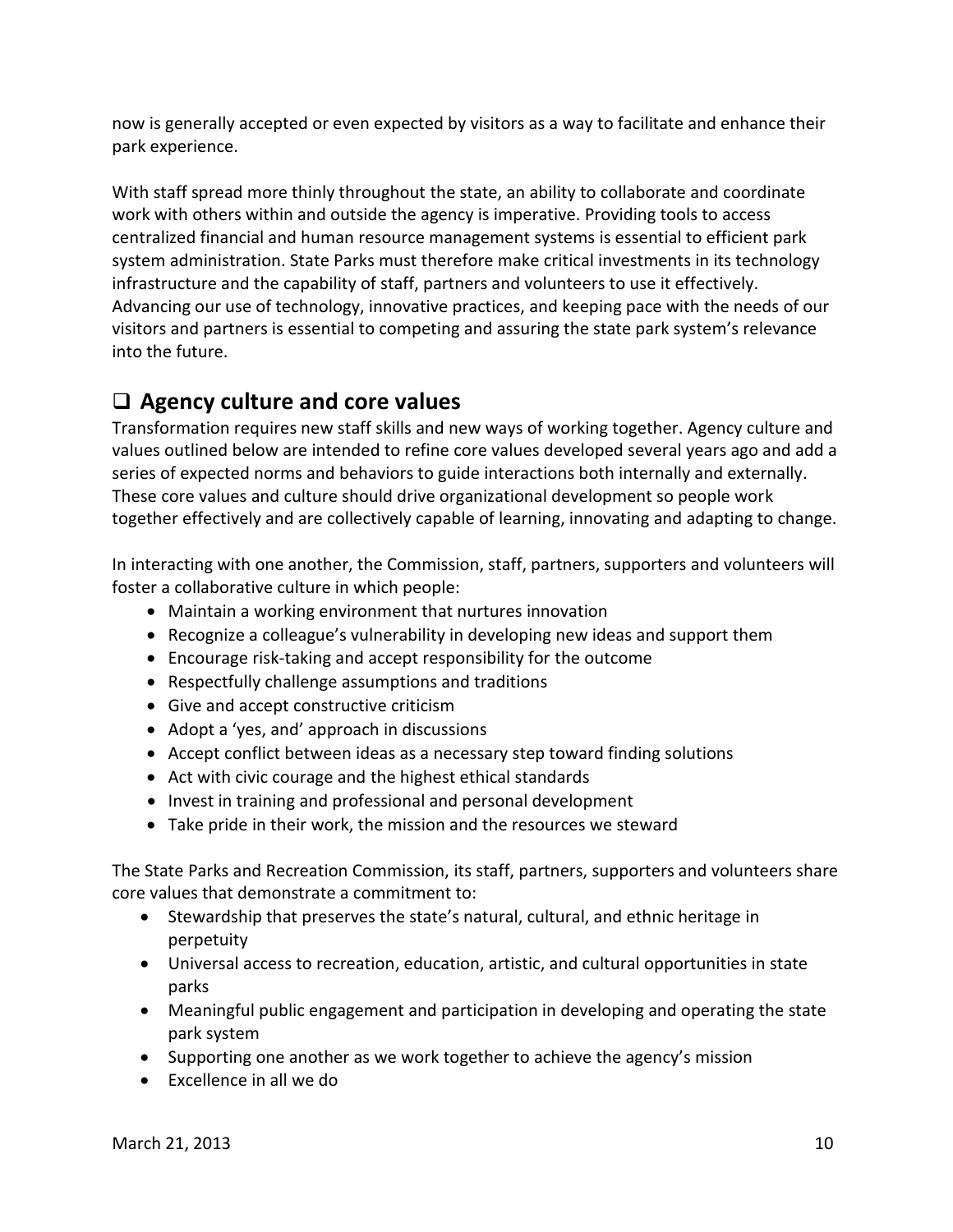### **Transformation strategies and initiatives**

As described earlier, the development of the 2012 State of State Parks report led the Commission to the conclusion that appropriately funding the state park system requires a "right mix" of public, user and charitable support. The strategies and initiatives that follow are designed to generate additional revenues, achieve operating efficiencies, and expand contributed financial and volunteer support for operation of the state park system. Appendix A provides descriptions of the 47 initial transformation initiatives State Parks plans to undertake in transitioning to its new business model.

### **1 - Demonstrate that all Washingtonians benefit from their state parks**

Throughout its 100-year history, funding derived from state taxes has been the principal means to pay for operation of Washington's state parks. Essentially, all who live and spend money in Washington have contributed to development and operation of their state park system. With public support the system now comprises over 100 developed parks that are home to the largest remaining tracts of Puget Sound lowland old growth and mature forests, globally imperiled plant communities, threatened and endangered wildlife, and the finest examples of common natural communities that tell the story of Washington's natural history. State parks are the places where most Washingtonians visit, get to know, respect, and love the natural world.

With contributions from all Washingtonians, State Parks now manages the state's largest, most diverse collection of state and nationally significant historic properties open to the public. State parks are also home to a vast assemblage of traditional cultural properties, archaeological sites, and other cultural sites and landscapes that are significant and sacred to Washington's first inhabitants. State parks are where most Washingtonians connect with their state's history and cultural heritage.

State parks are vital contributors to state and local tourism economies attracting visitors from around the state and nation, creating jobs, and generating taxes that help support the work of state government. Perhaps most important: State parks make Washingtonians healthier and happier. They provide a vast network of recreational opportunities that get people of all ages, abilities, and means off the couch and active in the outdoors, away from the hectic pace of modern life. Innovative health care providers now prescribe park visits to promote the health and wellbeing of their patients.

Washington's state parks benefit all Washingtonians, so all Washingtonians share responsibility for their care. The Commission's stated policy is that some financial support derived from state taxes is fair and appropriate to pay for those conservation, economic, and social qualities that benefit us all. The following strategies and initiatives will help demonstrate these statewide benefits.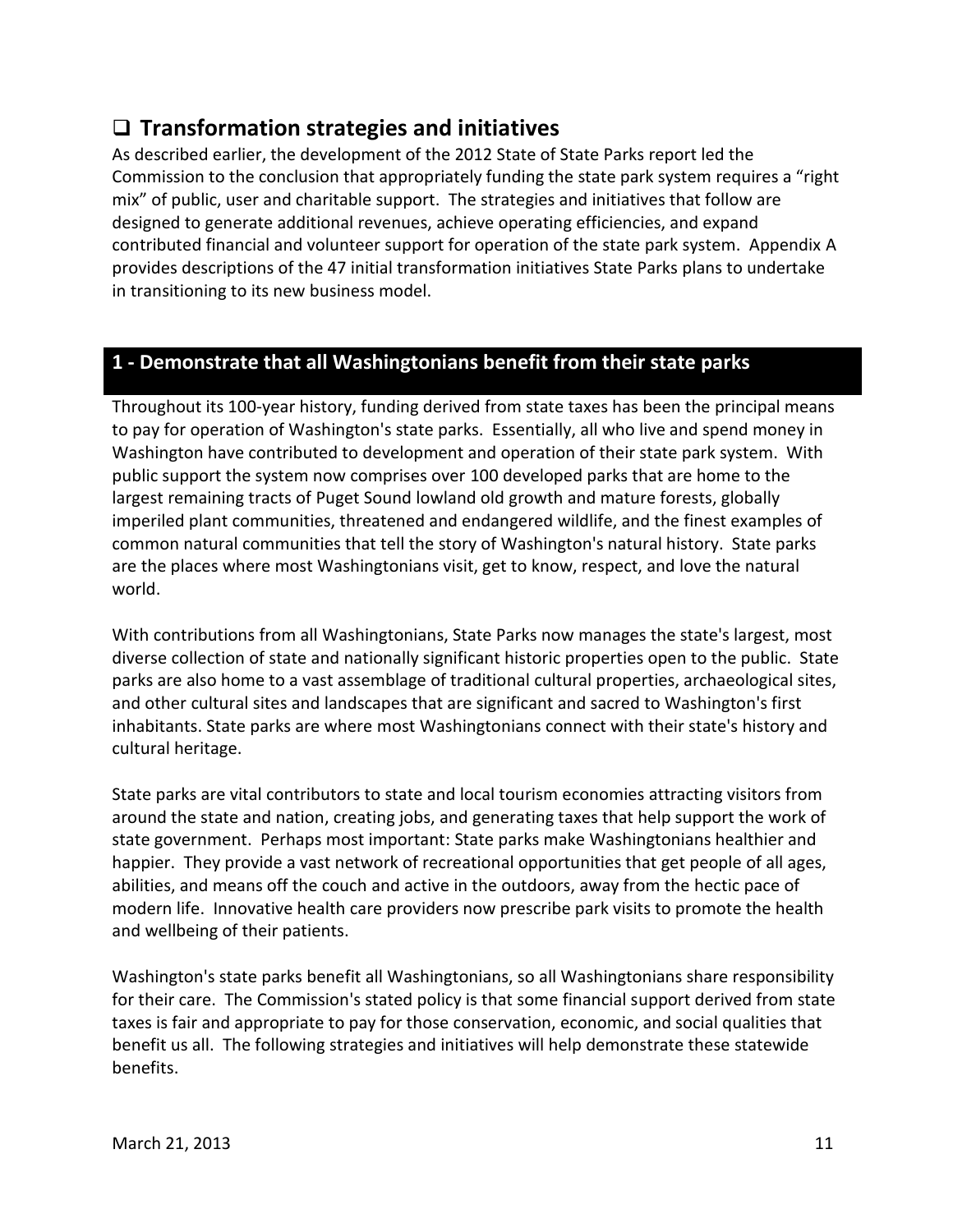**Strategy:** Demonstrate the state park system's contribution to conserving the state's natural heritage and biodiversity.

- $\triangleright$  Natural Heritage Initiative
- $\triangleright$  Puget Sound Action Agenda Implementation
- $\triangleright$  Fish Passage Initiative

**Strategy:** Demonstrate the state park system's contribution to preserving the state's historical and cultural heritage.

- $\triangleright$  Cultural Heritage Initiative
- $\triangleright$  Ethnic Heritage Initiative

**Strategy:** Demonstrate the state park system's contribution to promoting tourism, economic development, and green industry.

- $\triangleright$  Tourism and Economic Development Initiative
- $\triangleright$  Greenhouse Gas Reduction Initiative

**Strategy:** Demonstrate the state park system's contribution to promoting physical activity,

health, and wellbeing of all state residents

- $\triangleright$  No Child Left Inside Initiative
- $\triangleright$  Limited income senior citizen, disability, and disabled veteran passes and Foster Family Passes

### **2 - Adopt a business approach to park system administration**

With earned income now comprising the majority of agency funding, State Parks is essentially a public enterprise. Informed and strategic business decisions are essential to effectively allocating scarce financial and staff resources, achieving efficiencies, and generating revenues necessary to operate the state park system. The following strategies and initiatives will help the agency create a new business model that is highly analytical and reflects the evolving nature of the agency's funding.

**Strategy:** Identify, assemble, collect and analyze data necessary to make informed decisions on expenditure of staff and financial resources.

- $\triangleright$  Data Management Initiative
- Facilities Condition Assessment Initiative

**Strategy:** Seek efficiencies and process improvements in all areas of park system operation, development, and administration.

- $\triangleright$  LEAN Management Initiative
- $\triangleright$  Sustainability Initiative
- $\triangleright$  Park Housing Initiative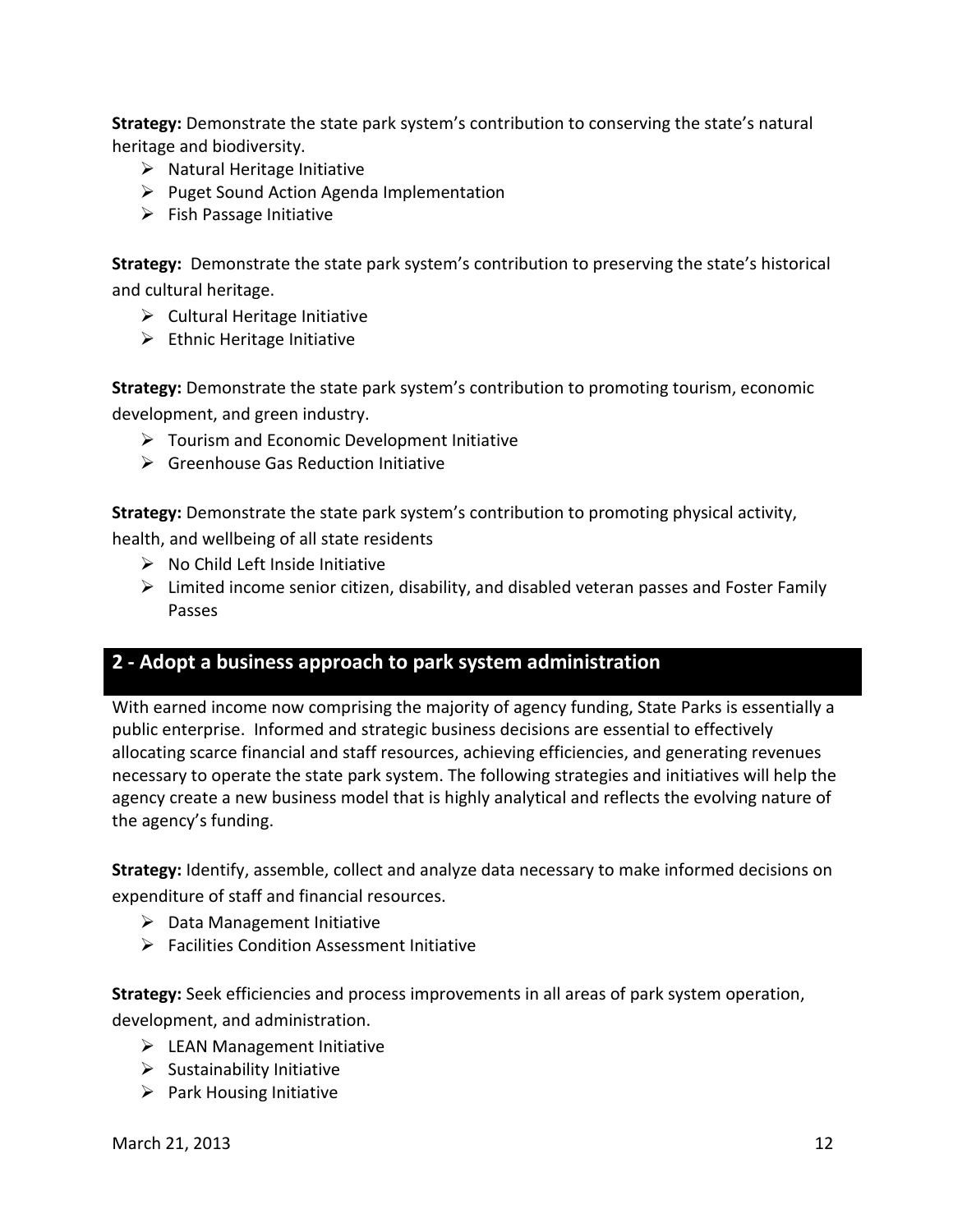- $\triangleright$  Law Enforcement Analysis
- $\triangleright$  Maintenance Program Initiative

**Strategy:** Create incentives for local communities, parks, agency work groups, and individual employees to save money and generate new revenues.

 $\triangleright$  Incentives Initiative

**Strategy:** Transition all fee programs into a market-based system of competitive rates for facilities and services.

 $\triangleright$  Fees Initiative

**Strategy:** Develop a robust program to market the Discover Pass and the state park system

- $\triangleright$  Marketing Initiative
- $\triangleright$  Discover Pass Business Plan Initiative

**Strategy:** Develop expanded opportunities for tasteful and appropriate park and private enterprises in parks.

- $\triangleright$  Park Enterprise Initiative
- $\triangleright$  Park Concessions Initiative
- $\triangleright$  Advertising Initiative

#### **3 - Provide recreation, cultural, and interpretive opportunities people will want**

With most agency funding now coming from Discover Pass sales and other service-related fees, State Parks must now compete effectively for people's recreation and leisure time and money. Consequently, state parks must provide opportunities that are attractive and relevant to visitors of all ages and abilities. At their core, state parks must be clean, well-maintained, and professionally operated. To attract repeat and new visitors, state parks must also provide a suite of recreation opportunities and programs that are clearly in demand. Simply fixing facilities developed a generation ago may no longer serve tomorrow's visitors. Recreation, interpretation, and arts programs once thought as nice extras are now essential to retaining and attracting park visitors.

The following strategies and initiatives will help create high-quality state park experiences that attract more visitors and help generate user fees necessary to sustain state park operations.

**Strategy:** Provide a suite of recreational, cultural, artistic and interpretive opportunities that are relevant to existing and potential park visitors and that leverage each park's unique qualities.

- $\triangleright$  Park Level Transformation Initiative
- $\triangleright$  Park Trails Initiative
- $\triangleright$  Cabins and Yurts Initiative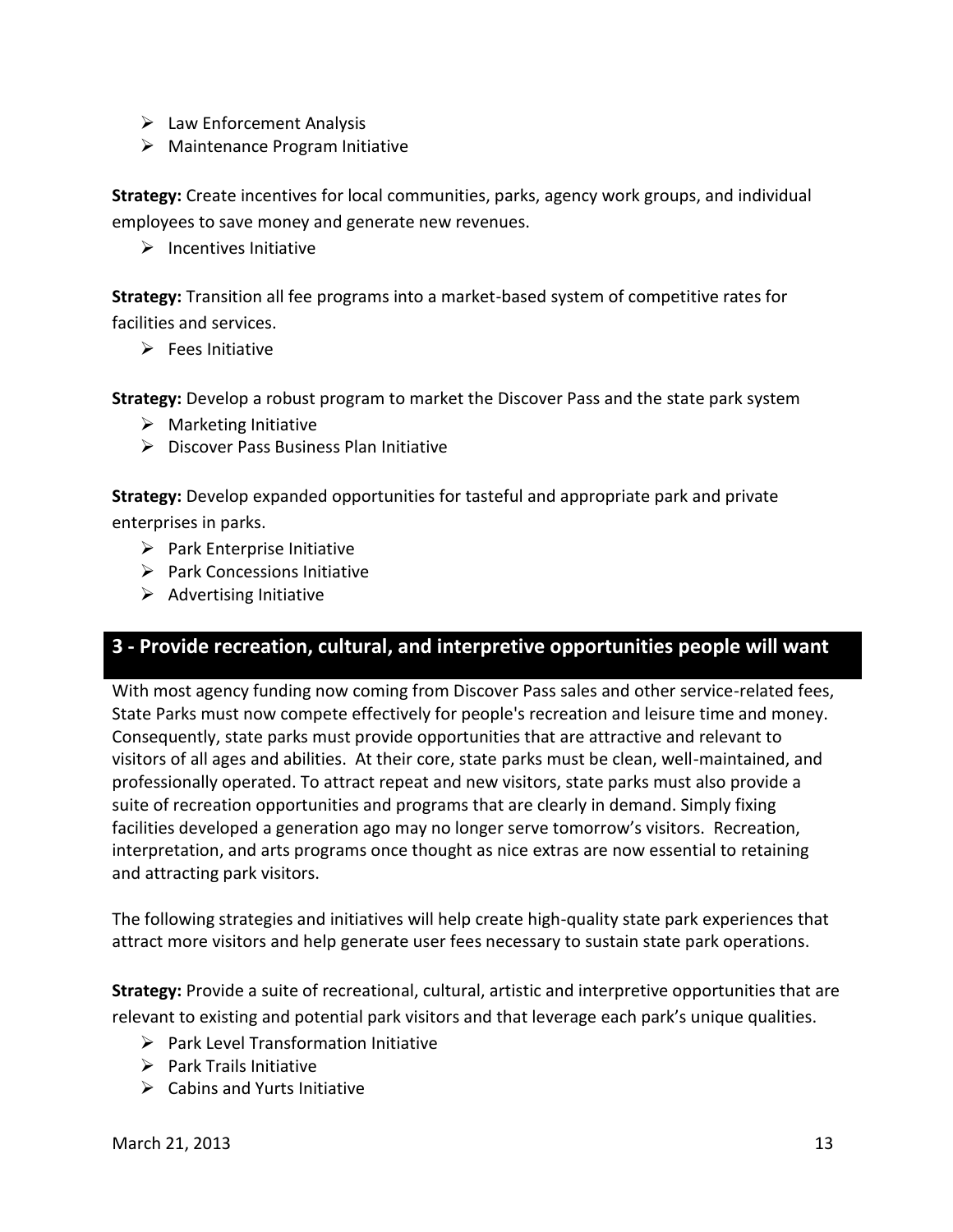- $\triangleright$  Park Signing Initiative
- $\triangleright$  Park Events Initiative
- $\triangleright$  Recreation Programs Initiative
- $\triangleright$  Interpretation Transformation Initiative

### **4 - Promote meaningful opportunities for volunteers, friends, and donors**

The state park system has expanded and evolved considerably during the past century. But throughout its history, state parks have survived and flourished with the contributions and support of generous individuals and institutions.

- About 40% of park lands were donated by other governments, individuals, estates and other private organizations.
- Seventeen independent friends groups raise money, coordinate volunteers, operate interpretive centers and gift shops, hold events and festivals, construct and maintain facilities and otherwise contribute countless hours of service to state parks.
- During the 2012 fiscal year, passionate individuals, cooperative associations, and other volunteer groups contributed 264,769 hours of assistance to state parks. This equals about 127 full time positions valued in excess of \$3.7 million.

In 2001, the Legislature established the Washington State Parks Foundation, an independent non-profit organization, to raise money and support acquisition, development and recreational and educational programming in state parks. With the dramatic budget reductions of the past few years, work of the Foundation has switched into high gear. The agency's 2013 request legislation asks for the authority to expand Foundation functions to include developing support for basic park operations, public awareness and advocating for the state park system.

The following strategies and initiatives will develop meaningful and fulfilling ways for people to contribute their skills, energy and money to maintain and enhance the state park experience.

**Strategy:** Empower, clarify roles and expand collaboration with the State Parks Foundation.

- Governors' State Parks Initiative
- $\triangleright$  Foundation Membership Initiative
- $\triangleright$  Park Asset Inventory Initiative
- $\triangleright$  Sponsorships Initiative

**Strategy:** Work to realize the full potential of volunteers to support and supplement the efforts of state parks staff.

- $\triangleright$  Friends Development Initiative
- $\triangleright$  Volunteer Development Initiative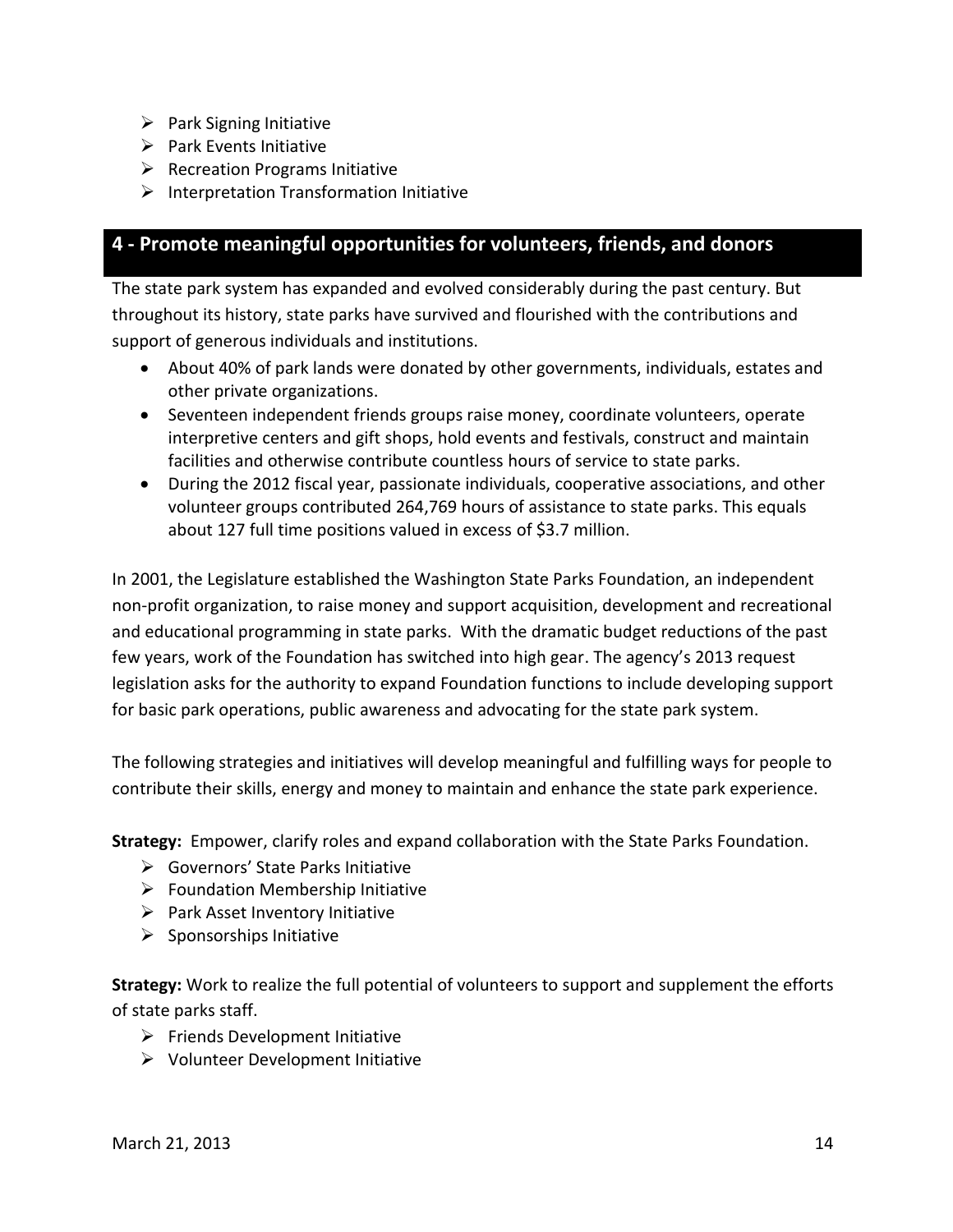### **5 - Form strategic partnerships with other agencies, tribes, and non-profits**

State Parks has actively pursued cooperation with other government agencies, tribes and nonprofits for many years. Negotiating agreements has frequently included accepting broader benefits to public recreation or environmental conservation in lieu of specific tangible returns to the agency. Partnerships must now be strategic and consistently result in a cost savings, directly or indirectly generating a financial return, or hold promise for future savings or revenues without incurring unrecoverable up-front expenses.

Partnership is a two-way street. The agency must be willing to cede some control and cultivate trusting relationships for lasting partnerships to develop. This typically involves crafting memoranda of understanding where both parties agree to complete smaller tasks that develop trusting working relationships before entering into more substantive long-term and binding agreements. This process takes time, but benefits to the agency are considerable.

State Parks also has an opportunity to establish itself as a leader in several specialized services and provide them to other agencies for a fee. This approach will allow expansion of these specialized programs and thereby achieve economies.

**Strategy:** Develop formal partnerships with other organizations that are ultimately expected to offset expenses, leverage investment or stimulate activity that directly or indirectly generates a financial return.

 $\triangleright$  Interagency, Tribal, and Non-Profit Partnerships Initiative

**Strategy:** Provide specialized services required for park system operation to other state and local agencies on a fee basis (e.g., hazard tree assessment and removal, marine facilities maintenance, and interpretation programs and facilities development).

 $\triangleright$  Specialty Services Initiative

### **6 - Expand use of land holdings for compatible revenue generating purposes**

State Parks' land holdings and improvements are the agency's largest physical asset. The estimated value of the agency's land tops \$3 billion. The vast majority of lands are in active use for recreation, natural resource conservation and historic preservation purposes. Most of the agency's lands were acquired with grant funds or with restrictions placed by previous owners that typically limit their use to public outdoor recreation. Any change in use of these lands that is not consistent with these restrictions typically triggers a "conversion" and requires the agency to purchase suitable replacement lands. In some cases, lands were acquired with reversionary clauses requiring them to be returned to the previous owner if there is a significant change from their intended use.

The balance of agency lands, an estimated 30% - 50% of the agency's 119,000-acre land base, were acquired through donation, transfer, trade, or purchased with unrestricted funds and are

March 21, 2013 15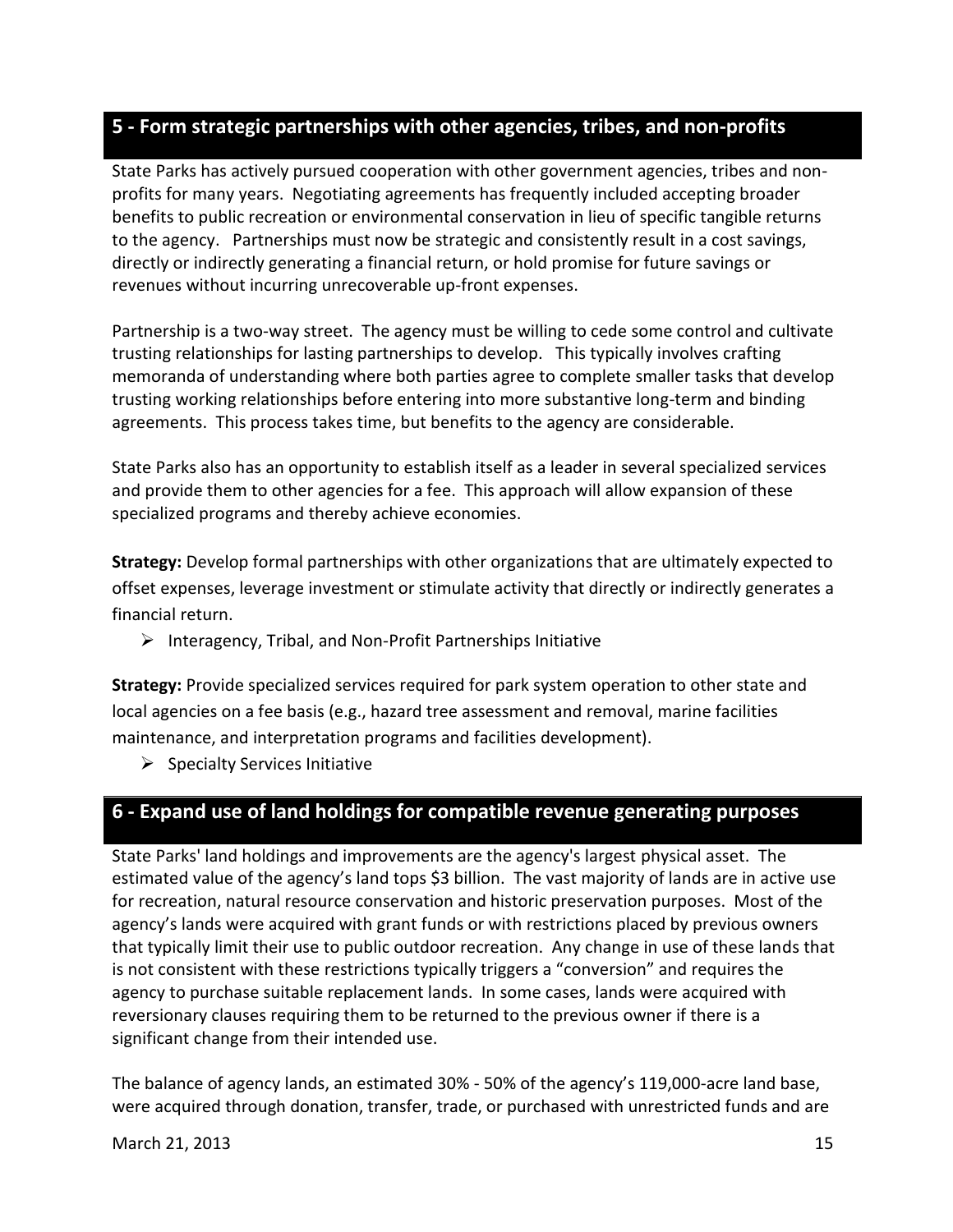therefore their use is not legally restricted solely to park purposes. Once existing recreational uses, resource sensitivities and practical limitations are factored in, approximately 5% of agency lands remain that are suited for use or development that generates revenue.

Under limited circumstances State Parks currently issues leases, permits and easements (LPE's) for compatible, non-recreational uses. LPEs in parks are typically issued for some public benefit (e.g., utility corridors, mountaintop communication sites, or private recreation provider) and generate approximately \$1 million in annual revenues to the agency. Potential remains to increase revenues from existing leases and to identify additional LPE opportunities.

Through the years, State Parks has acquired lands that for various reasons are no longer suitable for state park purposes. When not restricted in their use, these lands have the potential to be used or developed in a manner that generates an ongoing revenue stream.

The following strategies and initiatives will expand compatible revenue generating use of park lands to help pay for long-term operation of the state park system. These initiatives are explicitly not intended to sell lands for a one-time gain, but rather envision depositing proceeds into a managed, interest-generating investment account where the principal remains untouched in perpetuity.

**Strategy:** Wherever possible, expand and renegotiate leases, licenses, permits, and easements on park lands for compatible non-recreational purposes (e.g., utility easements and communication sites)

- $\triangleright$  Licenses, Permits, and Easements (LPE) Initiative
- $\triangleright$  Environmental Mitigation Initiative

**Strategy:** Identify and pursue opportunities to generate revenues from sale of conservation easements and development rights and dedicate revenues to state park system operation.

 $\triangleright$  Property Interest Initiative

**Strategy:** Identify and develop agency-owned lands that are not suitable for state park use and retain them for the purpose of generating revenues to support operation of the state park system.

 $\triangleright$  Revenue Lands Initiative

**Strategy:** As part of on-going identification and disposal of agency-owned lands that are not suitable for state park purposes, seek to secure various development rights (entitlements) prior to sale of these properties as a means of enhancing their value prior to sale.

 $\triangleright$  Surplus Lands Initiative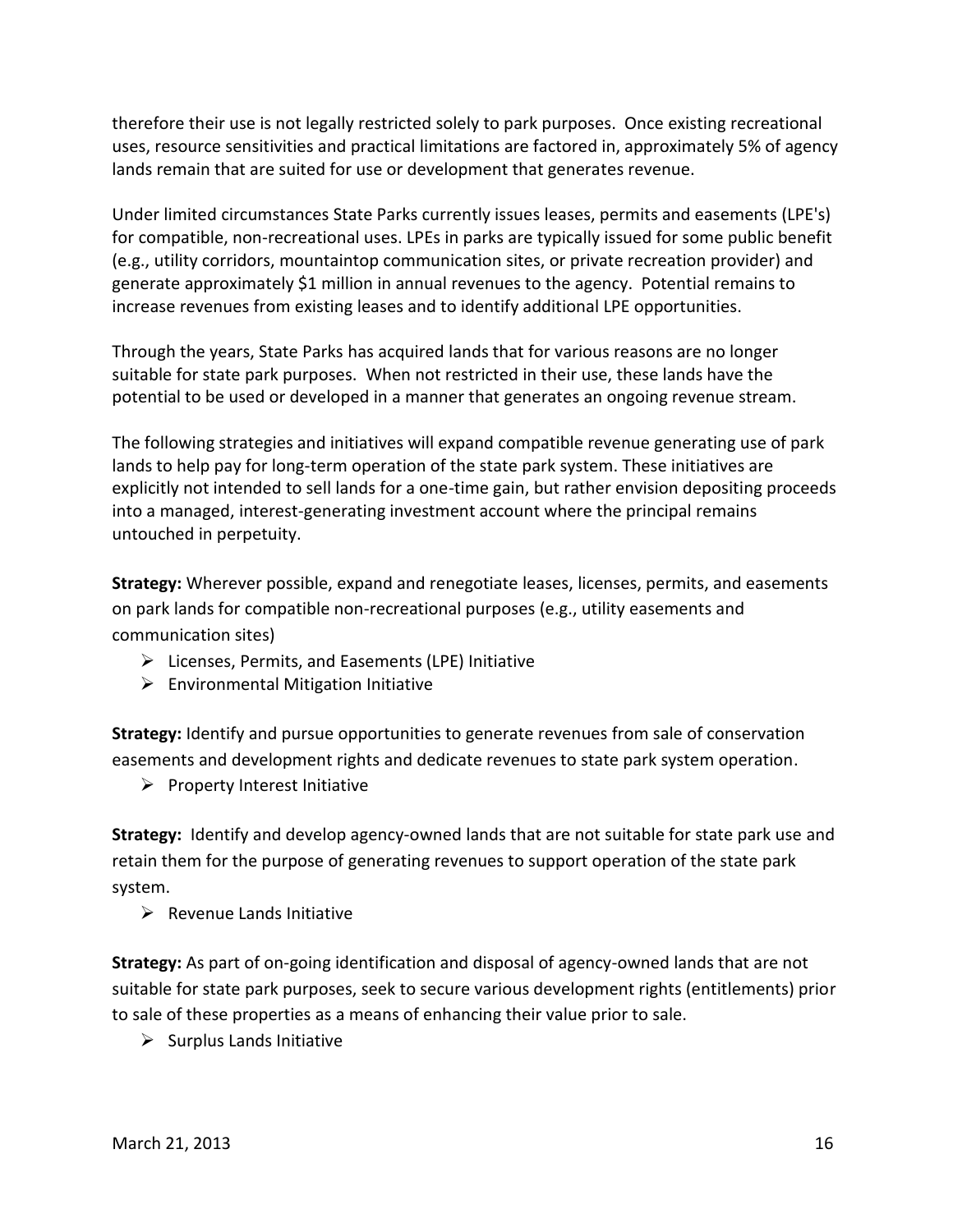**Strategy:** Establish endowment, trust or similar financial instrument in which to invest proceeds from land leases and sale of surplus lands and dedicate interest/earnings to state park system operation.

 $\triangleright$  Endowment Initiative

### **7 - Develop amenities and acquire lands that advance transformation**

Unlike funding for park system operating expenses, capital development funds derived from issue of tax-exempt bonds are available for construction and replacement of new facilities and park infrastructure, major maintenance and renovation projects and land acquisition. These funds are typically secured through competitive state and federal grants or through direct legislative appropriation. Capital grants and direct appropriations have varied significantly during the past ten years, ranging from about \$20 million to nearly \$95 million for a single biennium.

The following strategies and initiatives will help develop and maintain an attractive, high-quality state park system that people will choose to visit and help leverage capital investment from private partners.

**Strategy:** Emphasize capital facilities and infrastructure development and land acquisition that creates a financial return, attracts present or future visitors, facilitates enterprise activities, supports partners and volunteers and otherwise helps implement transformation strategies and initiatives.

- $\geq 10$ -year Capital Development Transformation Plan
- $\triangleright$  Grants Coordination Initiative

**Strategy:** Establish and seek funding for an opportunity account to fund capital program staff support and leverage partner-funded park development projects (e.g., design review, permitting, archaeology, and construction supervision).

 $\triangleright$  Development Partnerships Initiative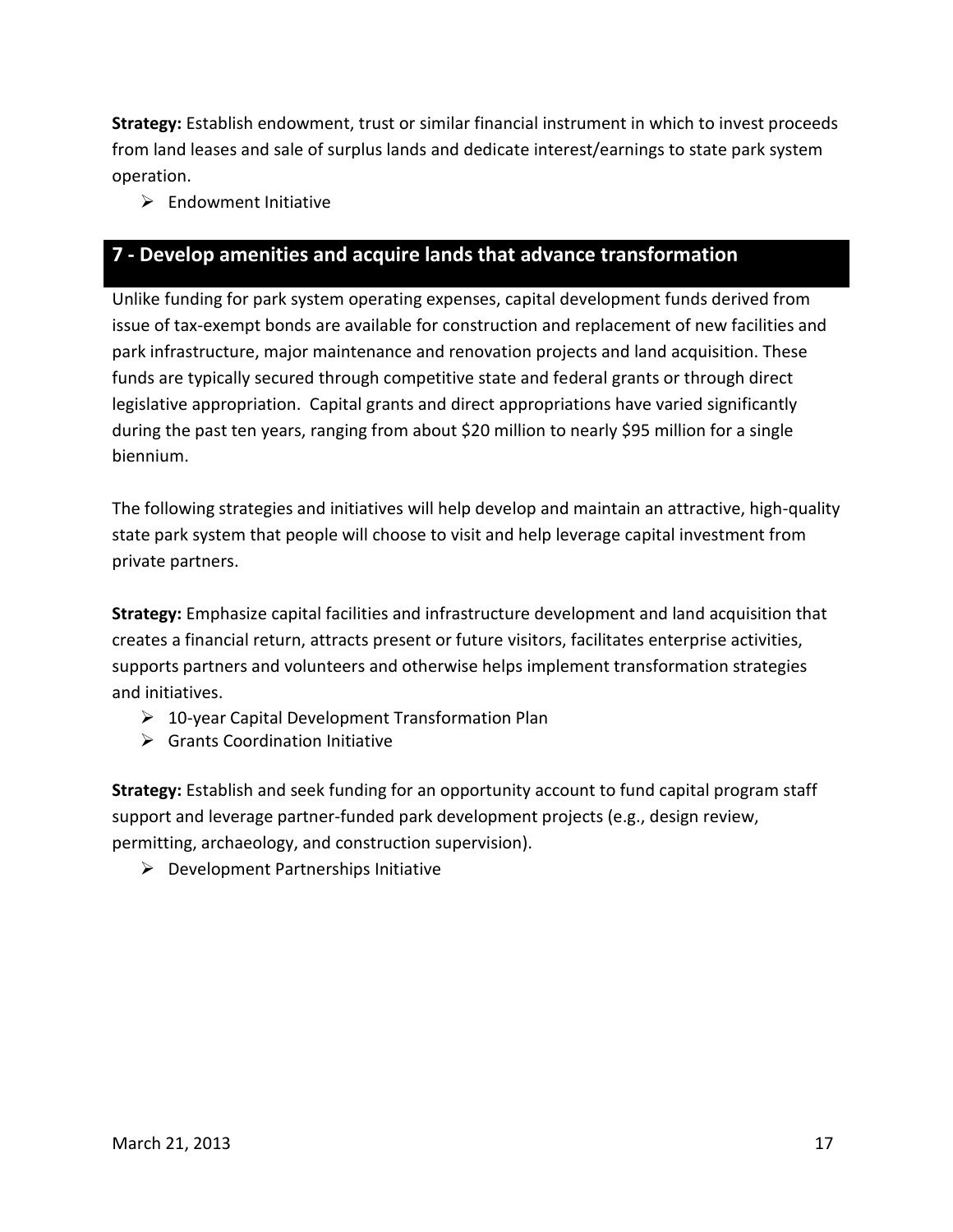# **Implementing the Strategy**

The transformation strategy outlined in this document is intended to align agency philosophy, provide direction, and create a conceptual framework for transforming the agency to a new business model. The Transformation Strategy is intended to provide ongoing direction into the foreseeable future. During the next several months, State Parks will develop an implementation plan that will translate the Transformation Strategy into actionable and measurable steps. The seven overarching strategies, restated below, provide the foundation that will drive transformation initiatives and position the agency to be a more successful public enterprise.

- 1. Demonstrating that all Washingtonians benefit from their state parks
- 2. Adopting a business approach to park administration
- 3. Providing recreation, cultural, and interpretive opportunities people will want
- 4. Promoting meaningful opportunities for volunteers, friends, and donors
- 5. Forming strategic partnerships with other agencies, tribes, and non-profits
- 6. Expanding use of land holdings for compatible revenue generating purposes
- 7. Developing amenities and acquiring lands that advance transformation

To successfully adapt the agency's funding model to include the right blend of public funding, revenues and contributed support, State Parks will need to build the capacity to thoughtfully and effectively evaluate the cost of all of its programs and activities. The implementation plan will solidify the agency's priorities in the form of forty-seven initial transformation initiatives, summarized in Appendix A. The implementation plan will take these initiatives and establish the following:

- Clear targets and expectations including biennial and long term goals for each initiative
- Specific performance metrics needed to monitor our progress in reaching those goals
- The roles and responsibilities for agency staff charged with overseeing each initiative
- Project costs and expected timelines for completion

The result will be a clear, actionable, and measurable plan for implementing the initiatives that together with the Transformation Strategy will serve as State Parks' new Strategic Plan. This Strategic Plan will enable executive leadership to make decisions that are based on reliable and representative cost and performance data. Staffing capabilities and effort necessary to implement transformation initiatives will also inform any changes to organizational structure and help drive strategic investments in staff hiring, training, and work planning.

As work implementing the Strategic Plan proceeds, executive leadership will take an adaptive management approach to managing the transformation initiatives. Progress on initiatives will be continually assessed and evaluated. Those that are succeeding will be further supported, while those that are failing to achieve results will be adapted or abandoned. It is also

March 21, 2013 18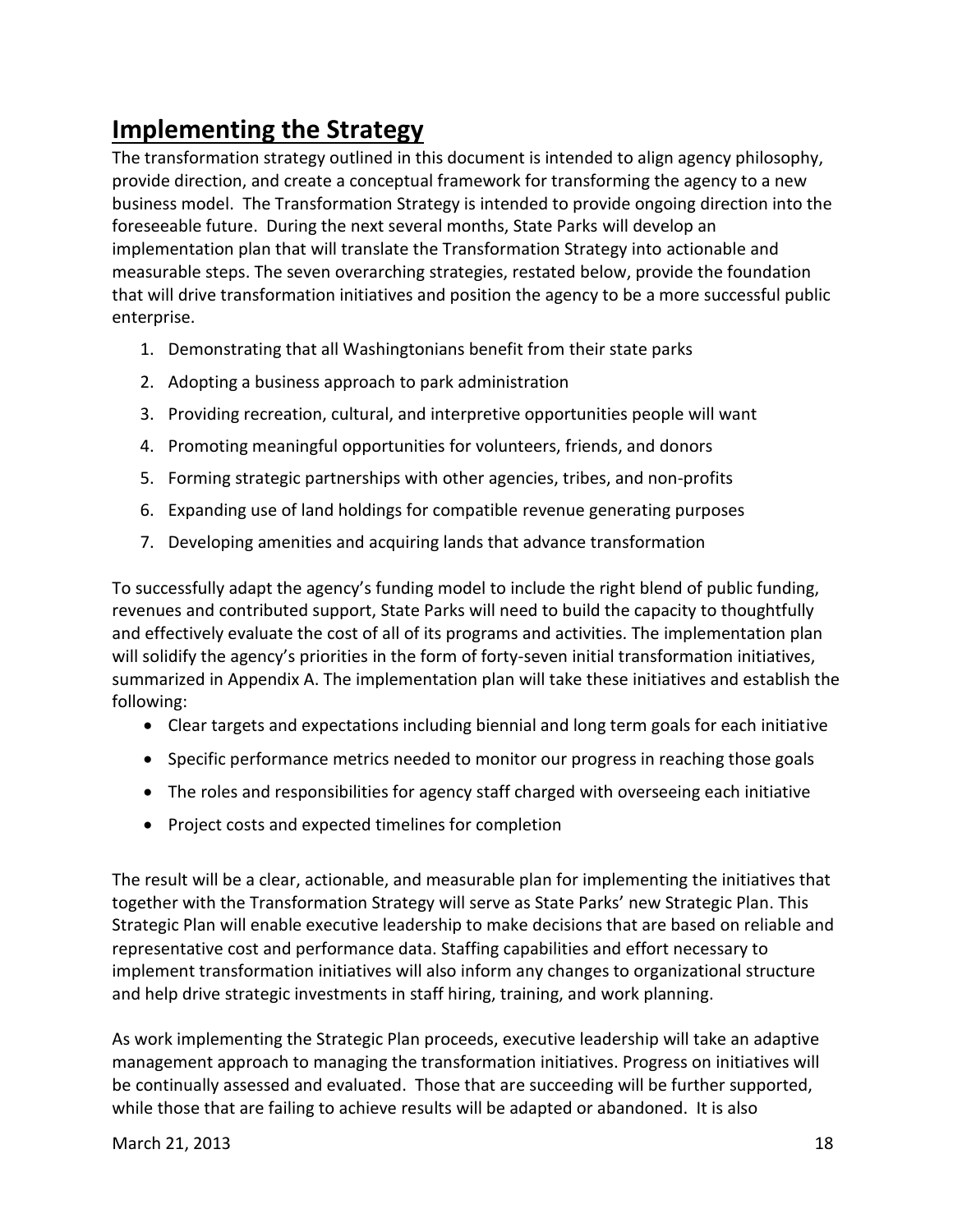anticipated that through the implementation process, new initiatives will be identified and incorporated into the plan.

Finally, implementation of the Strategic Plan will include regular progress reports to the Commission and provide means through which the Commission, staff, partners, and volunteers can continue to provide input on the plan as it advances and evolves.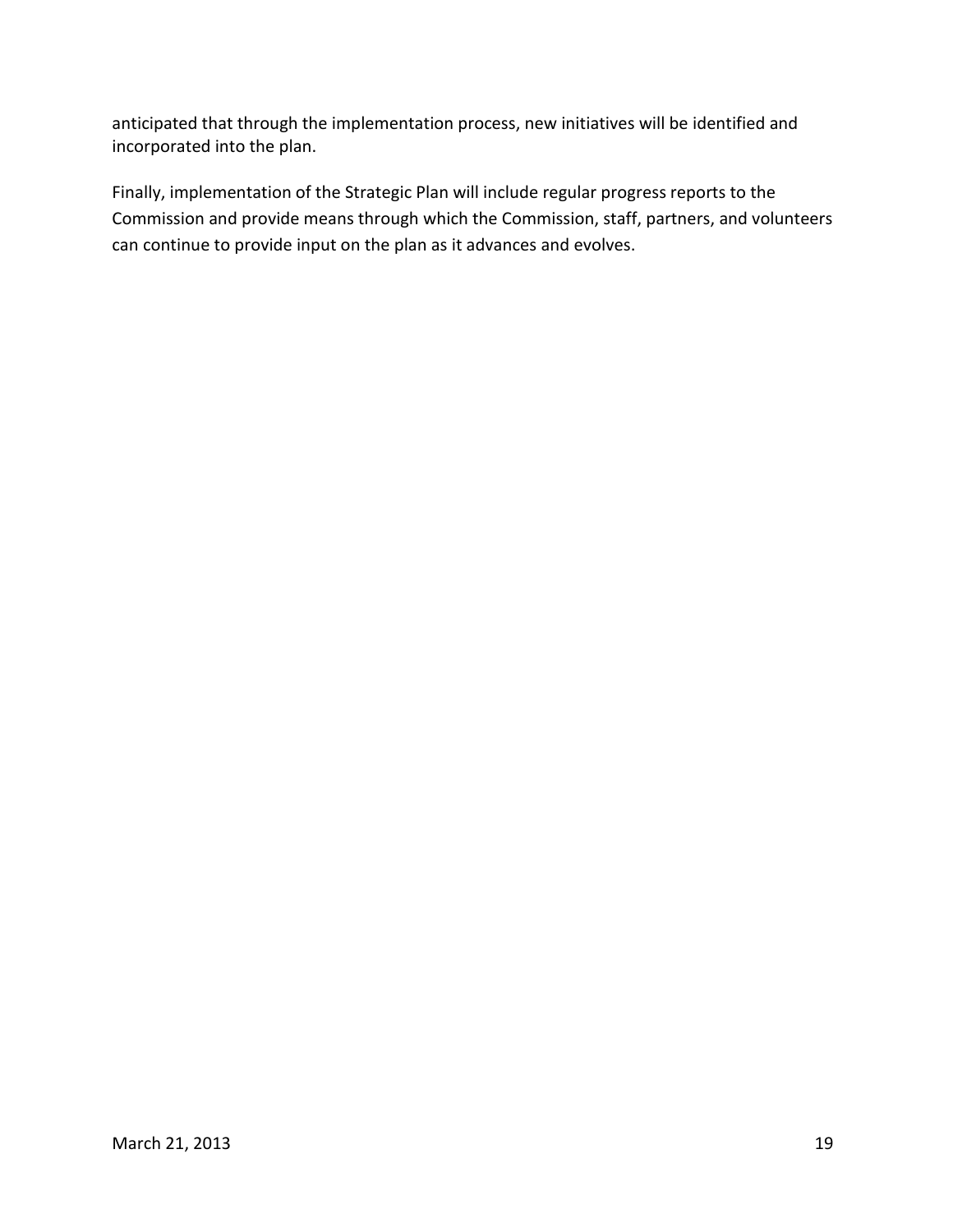| 1 - Demonstrate that all Washingtonians benefit from their state parks |                                                                                                                                                                                                  |
|------------------------------------------------------------------------|--------------------------------------------------------------------------------------------------------------------------------------------------------------------------------------------------|
| Initiative                                                             | <b>Description</b>                                                                                                                                                                               |
| Natural Heritage                                                       | The overarching purpose of this initiative is to develop a systematic plan for protecting and restoring natural plant and animal                                                                 |
| Initiative                                                             | communities in state parks, conveying their significance to the public, and enlisting the public's participation and support in conserving<br>them. Elements of this initiative include:         |
|                                                                        | • Assembling field data and assessing the significance, integrity and risks to State Parks' ecological resources                                                                                 |
|                                                                        | Recommending priorities for treatment of plant and animal communities (e.g., protection, restoration, enhancement)                                                                               |
|                                                                        | Identify financial and in-kind resources to accomplish treatments<br>$\bullet$                                                                                                                   |
|                                                                        | Develop materials and methods to convey the significance of the state parks resource, the threats it faces, and enlist the public in<br>$\bullet$<br>supporting the agency's stewardship efforts |
| <b>Puget Sound Action</b>                                              | This initiative implements near-term actions outlined in the Puget Sound Partnership's Action Agenda. Elements for which State Parks is                                                          |
| Agenda                                                                 | responsible include:                                                                                                                                                                             |
| Implementation                                                         | • Identifying opportunities for nearshore restoration and removal of shoreline hard armoring                                                                                                     |
|                                                                        | Review existing plans and seek funding for interpretive opportunities on Puget Sound ecology, threats, vital signs, and recovery<br>actions in state parks                                       |
|                                                                        | • Working with the Department of Ecology and the Environmental Protection Agency to establish no discharge zones in Puget Sound                                                                  |
|                                                                        | Administering federal Clean Vessel grant program that provides grants to local government and private marinas for vessel sewage<br>pump-out stations.                                            |
| Fish Passage                                                           | This initiate identifies, evaluates, and corrects barriers to anadromous fish passage in response to a law suit brought by Washington                                                            |
| Initiative                                                             | tribes against the state. This involves extensive inventory and evaluation of barriers and design and construction of capital projects to<br>correct them.                                       |
| <b>Cultural Heritage</b>                                               | The overarching purpose of this initiative is to develop a systematic plan for treatment and preservation of cultural and historic                                                               |
| Initiative                                                             | properties in state parks, conveying their significance and value to the public, and enlisting the public's participation and support in<br>preserving them.                                     |
| <b>Ethnic Heritage</b>                                                 | This initiative convenes a multi-agency and stakeholder summit to set an agenda for expanding State Parks' role in preserving,                                                                   |
| Initiative                                                             | interpreting and celebrating Washington's ethnic heritage.                                                                                                                                       |
| <b>Tourism and Local</b>                                               | This initiative is intended to develop working relationships with local tourism and economic development entities to help market state                                                           |
| Economic                                                               | parks. A second focus of this initiative is to update previous studies of the economic benefits of state parks to state and local                                                                |
| Development                                                            | economies and to provide this information to State Parks' advocates.                                                                                                                             |
| Initiative                                                             |                                                                                                                                                                                                  |

### **Appendix A: Transformation Initiatives**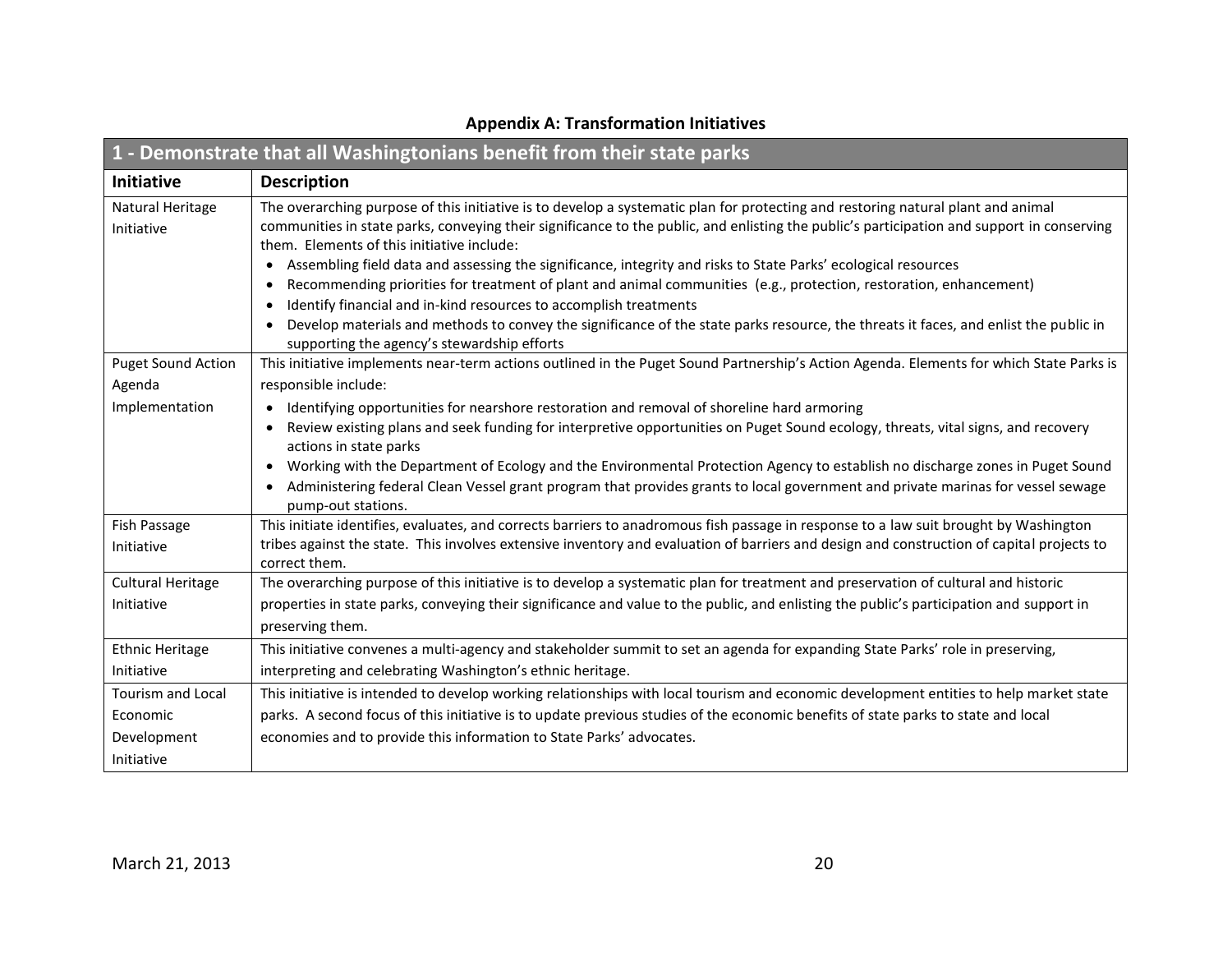| Greenhouse Gas              | During the past decade the Governor has issued executive orders and the Legislature has enacted several laws requiring state agencies        |
|-----------------------------|----------------------------------------------------------------------------------------------------------------------------------------------|
| <b>Reduction Initiative</b> | to measure, report, and ultimately reduce greenhouse gas emissions. The Department of Ecology is the agency tasked with                      |
|                             | coordinating these efforts among all state agencies. This multiagency effort has initially focused on developing tools for agencies to       |
|                             | identify sources, estimate and project emissions, develop reporting systems, prescribe reduction strategies. State Parks has completed       |
|                             | this initial work and systems are now in place. This initiative is intended to focus on refining and implementing greenhouse gas             |
|                             | reduction strategies and undertake a renewed effort to achieve reductions mandated in statute.                                               |
| No Child Left Inside        | In 2007, the Legislature enacted the outdoor education and recreation grant program. The program's intent was to: "establish an              |
| Initiative                  | outdoor education and recreation program to provide a large number of underserved students with quality opportunities to directly            |
|                             | experience the natural world. It is the intent of the program to improve students' overall academic performance, self-esteem, personal       |
|                             | responsibility, community involvement, personal health, and understanding of nature" The program, established in agency rule as              |
|                             | "No Child Left Inside" was an important effort conceived to provide a statewide social benefit and was originally funded from the State      |
|                             | General Fund. Amidst dramatic budget reductions precipitated by the Great Recession, funding for this program was eliminated. This           |
|                             | initiative is intended to secure funding for this program from private sources while continuing to seek financial support from the           |
|                             | General Fund or other dedicated State fund source.                                                                                           |
| Limited income              | For decades, State Parks has provided people with limited income, disabilities, and disabled veterans a pass with which to camp at no        |
| senior citizen,             | charge in state parks. In 2008, the Legislature enacted a measure to permit families caring for youth in State foster care to also camp at   |
| disability, and             | no charge. More recently, the Legislature included people qualifying in these groups as eligible to receive a Discover Pass to access        |
| disabled veteran            | state parks and state recreation lands at no charge. Providing access to state parks and state recreation lands is clearly an important      |
| passes and Foster           | social benefit not only to individuals in these groups, but to all Washingtonians. This initiative is intended to seek ongoing State General |
| <b>Family Passes</b>        | Fund or other dedication State funding to continue this program.                                                                             |

| 2 - Adopt a business approach to park system administration |                                                                                                                                       |
|-------------------------------------------------------------|---------------------------------------------------------------------------------------------------------------------------------------|
| <b>Initiative</b>                                           | <b>Description</b>                                                                                                                    |
| Data Management                                             | Agency staff has developed a plan to assess current data collected and streamline reporting in parks. A data specialist has also been |
| Initiative                                                  | included in the agency's operating budget request to coordinate data collection and reporting agency-wide.                            |
| <b>Facilities Condition</b>                                 | Develop a Facilities Condition Inventory (FCI) tool to facilitate reduction of Parks' deferred maintenance backlog. By systematically |
| Assessment                                                  | assessing and reporting status, we can credibly seek funding and use all of our capital and maintenance funding and capabilities to   |
| Initiative                                                  | address our deferred maintenance. The data developed in this initiative would be incorporated into the Commission Capital Program     |
|                                                             | plan.                                                                                                                                 |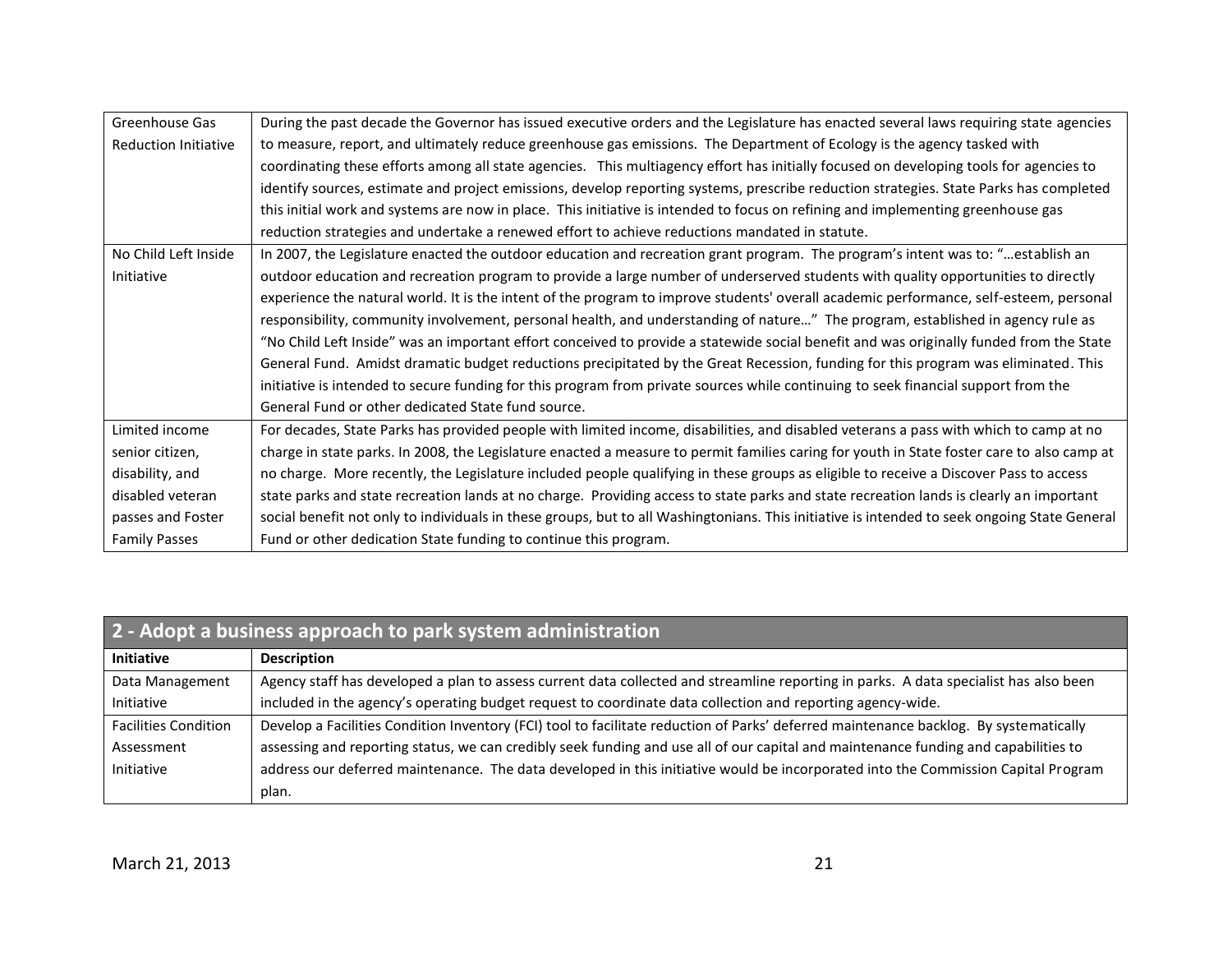| <b>LEAN Management</b> | The purpose of this initiative is to look at processes within the Agency and apply Lean philosophies and tools in order to remove non-       |
|------------------------|----------------------------------------------------------------------------------------------------------------------------------------------|
| Initiative             | value added steps. Lean is a systematic approach to continual process improvement in order to remove waste from the Agency. It is            |
|                        | applicable to all areas of State Parks including Headquarters, Regions, and the Field.                                                       |
| Sustainability         | In 2009, the Commission adopted an ambitious sustainability plan towards making the agency the greenest state park system in the             |
| Initiative             | country. This initiative proposes an expanded effort to analyze agency resource usage (electricity, fuel, water, etc.) and develop a         |
|                        | statewide plan that directs specific sustainability measures to achieve efficiencies and reduce costs in ways that maximize return on the    |
|                        | agency's financial investment. It also seeks to identify and secure external sources of funding where available to further the agency's      |
|                        | sustainability goals. This initiative also seeks to plan and develop a series of electric vehicle charging stations in state parks that      |
|                        | together form regional travel loops and explores development of electric vehicle charging stations for future agency fleet applications.     |
| Park Housing           | This initiative performs an analysis of role and use of park housing, including related policies to consider cost effectiveness and ensuring |
| Initiative             | the business objectives of the agency are being met with best practices. This will include looking at policies and models in other states,   |
|                        | facility assessment, and considering the current needs within parks. This could also result in some housing being made available for         |
|                        | rental, new terms of occupancy or even elimination of some structures.                                                                       |
| Law Enforcement        | Undergo an analysis of the role of Law Enforcement in State Parks including costs, needs, efficiencies, and comparisons to other             |
| Analysis               | systems. Objective is to right size the role of LE in the individual employee, park, area and agency. Evaluate program costs and delivery    |
|                        | of service. Significant savings is possible.                                                                                                 |
| Maintenance            | Staffing and funding for the agency's maintenance program has been significantly decreased as a result of budget reductions. This            |
| Program Initiative     | initiative will analyze the current maintenance program and needs in order to develop policy and a refined approach to maintenance           |
|                        | and preventative maintenance within the agency.                                                                                              |
| Incentives Initiative  | This initiative explores the potential to offer incentives to individual parks and agency work groups for generating additional revenues     |
|                        | or achieving efficiencies. For many years local communities have expressed an interest that revenues derived from various enterprise,        |
|                        | volunteer, and partnership activities be returned to the park in which they were generated. The Commission's recent policy action on         |
|                        | environmental mitigation dedicates proceeds from mitigation projects to stewardship activities in parks where the mitigation site is         |
|                        | located whenever practicable. Other state agencies have also experimented providing cash incentives to individual employees who              |
|                        | identify ways to save money or generate additional revenue. This initiative will explore means of providing incentives while setting         |
|                        | appropriate safeguards to ensure such a program is administered fairly, transparently, and to the benefit of the state park system as a      |
|                        | whole.                                                                                                                                       |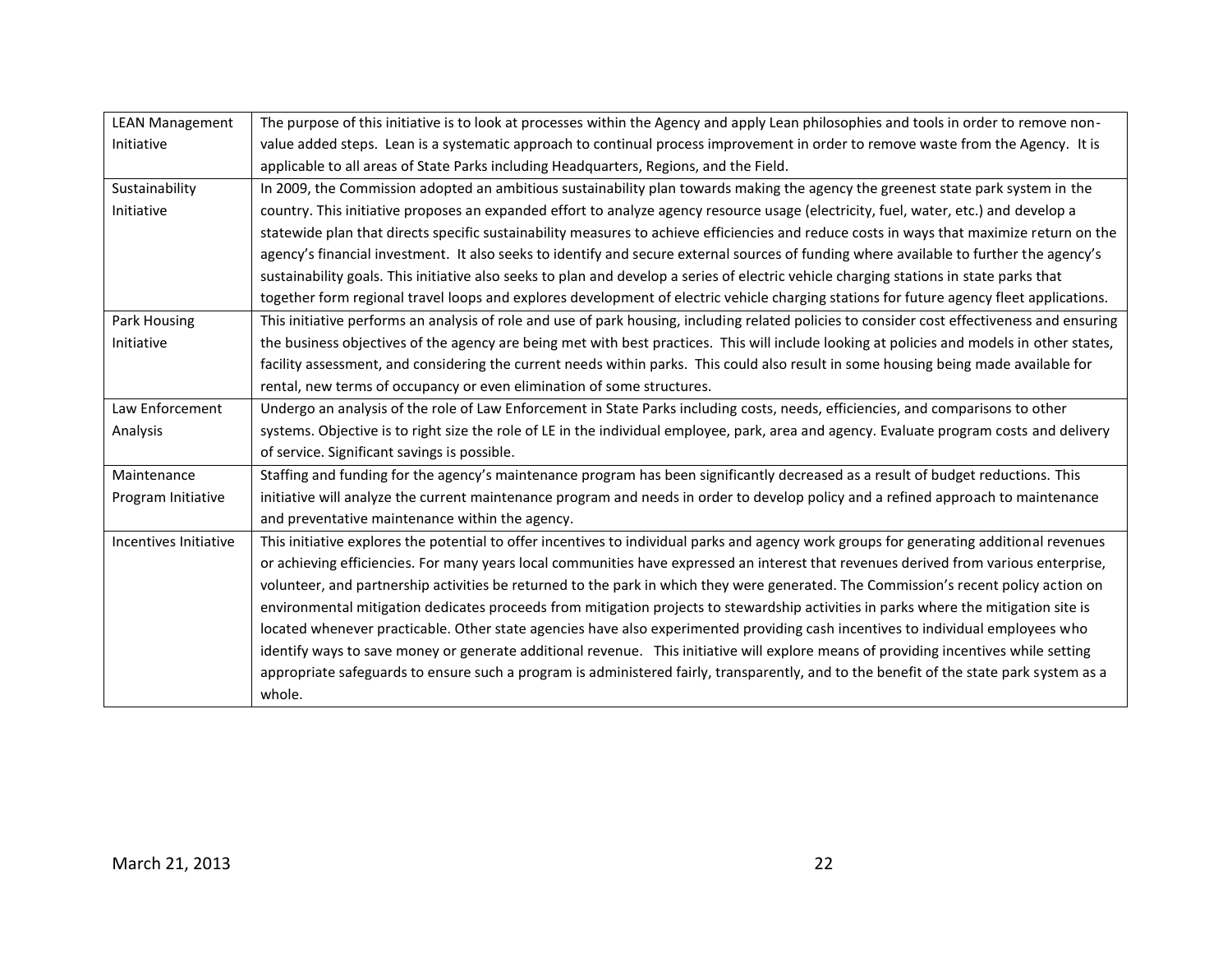| <b>Fees Initiative</b> | This initiative transitions all agency fee setting into a market-based system of competitive rates for facilities and services. All elements |
|------------------------|----------------------------------------------------------------------------------------------------------------------------------------------|
|                        | of this initiative support the following goals:                                                                                              |
|                        | Setting service fees and rates based on demand and fair market value.<br>$\bullet$                                                           |
|                        | Creating new market opportunities.<br>$\bullet$                                                                                              |
|                        | Harmonizing new fee policies with the Discover Pass.                                                                                         |
|                        | Pricing for exclusivity of the service being offered.<br>$\bullet$                                                                           |
|                        | Pricing services at or above the cost of service, except as discounted by Commission policy or state law.                                    |
|                        | Delegating most fee and rate setting to staff to maximize entrepreneurial approaches in the marketplace.                                     |
| Marketing Initiative   | The overarching purpose of this initiative is to build and sustain a comprehensive strategic marketing program that can adapt to             |
|                        | support agency financial needs and to promote the value of the state park system to the public. Promoting use of state parks should          |
|                        | have, as one goal, to stimulate sales of Discover Pass and purchase of other fee-based services. Elements of this program include:           |
|                        | • Marketing coordinator position.                                                                                                            |
|                        | Marketing team.<br>$\bullet$                                                                                                                 |
|                        | Use of contracted assistance as necessary.<br>$\bullet$                                                                                      |
|                        | Strategic partnerships to enhance reach and effectiveness of activities                                                                      |
|                        | Integrated strategies                                                                                                                        |
|                        | Best use of free and earned marketing media                                                                                                  |
|                        | Outreach and coordination with friends and volunteers to extend efforts                                                                      |
| <b>Discover Pass</b>   | This initiative will implement a Discover Pass Business Plan prepared by Berk Consulting. The Business Plan is a three agency effort to      |
| <b>Business Plan</b>   | simplify the Discover Pass program, remove customer confusion, increase marketing efforts, and increase sales potential. The Plan            |
| Initiative             | looks at redesigning the physical pass, developing a marketing effort within State Parks and with our sister agencies, and rethinking the    |
|                        | sales strategy of the Discover Pass with hopes of increasing Pass clarity and revenue.                                                       |
| Park Enterprise        | This initiative enhances retail sales of agency branded items in park gift shops, stores, interpretive centers, and online as part of the    |
| Initiative             | agency's digital media strategy. Contract to sell on-demand printed products such as calendars, mugs, books, posters etc. that               |
|                        | incorporate both agency and visitor-produced images and content.                                                                             |
| Park Concessions       | This initiative offers traditional concession opportunities (equipment rental, food services, and recreational activities) on a regional or  |
| Initiative             | statewide level.                                                                                                                             |
| Advertising Initiative | This initiative advertises sales of park merchandise and offers marketing promotions to businesses, non-profits, individuals and other       |
|                        | entities. Advertising methods include web adds, adds in agency brochures and publications, and temporary in-park promotions. Any             |
|                        | introduction of advertising will include a thorough evaluation of any impacts to park aesthetics and the integrity of the state park         |
|                        | experience - particularly in sensitive historical and cultural sites.                                                                        |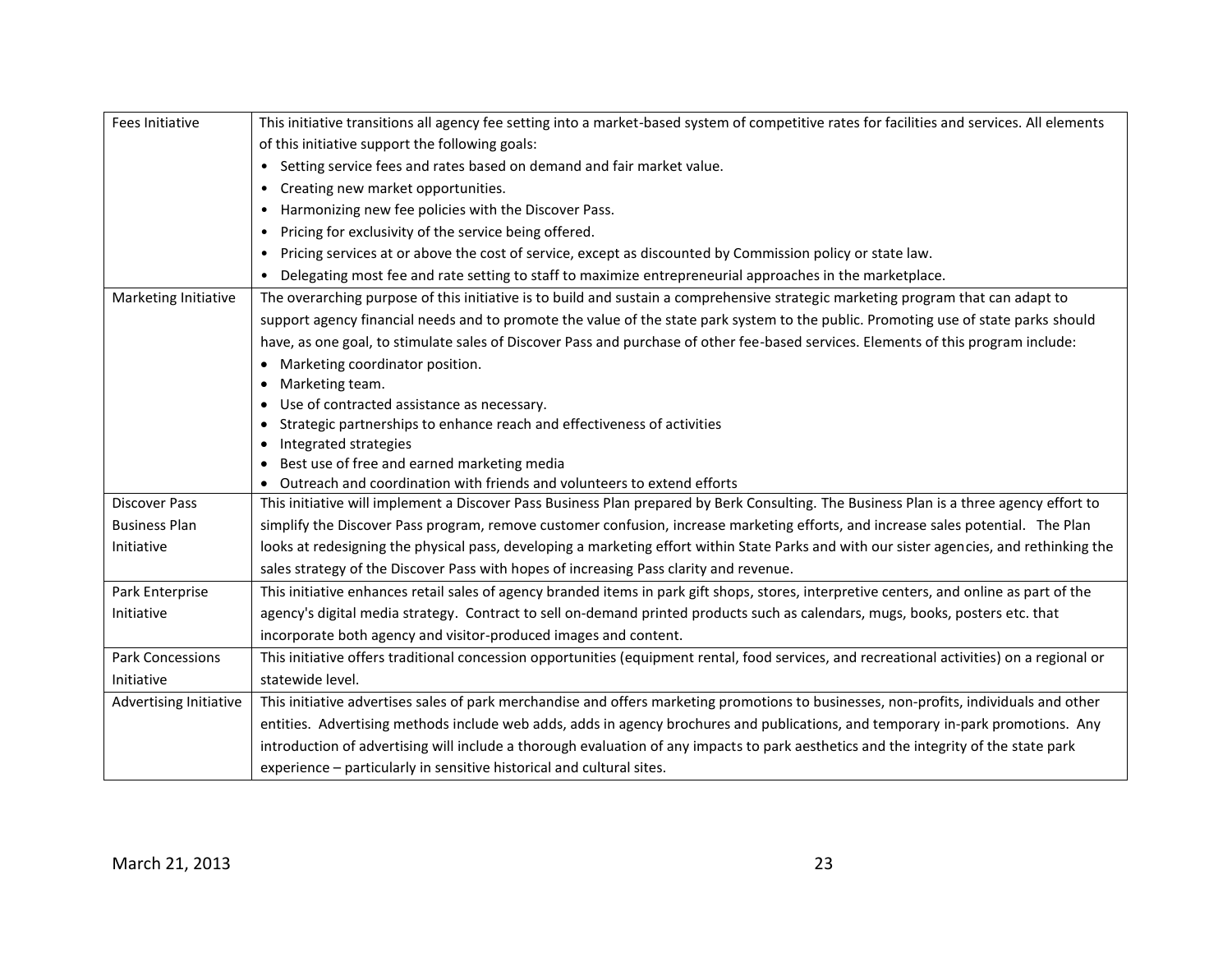| 3 - Provide recreation, cultural, and interpretive opportunities people will want |                                                                                                                                                    |
|-----------------------------------------------------------------------------------|----------------------------------------------------------------------------------------------------------------------------------------------------|
| <b>Initiative</b>                                                                 | <b>Description</b>                                                                                                                                 |
| Park Level                                                                        | This initiative is a multi-phased public planning effort similar to the Classification and Management Plan (CAMP) process that seeks to            |
| Transformation                                                                    | develop support for individual or assemblages of state parks (e.g., park areas, marine parks, rock climbing parks, and ocean beach parks).         |
| Initiative                                                                        | Park transformation planning efforts will work with local government and communities to develop:                                                   |
|                                                                                   | 1. State capital and operating support                                                                                                             |
|                                                                                   | 2. Park enterprise and business partnerships                                                                                                       |
|                                                                                   | 3. Intergovernmental partnerships                                                                                                                  |
|                                                                                   | 4. Philanthropic and volunteer support                                                                                                             |
| Park Trails                                                                       | This initiative aims to better match our trail system up with the kinds of trail opportunities park visitors are seeking. The State                |
| Initiative                                                                        | Comprehensive Outdoor Recreation Plan consistently ranks trail activities as among the most popular recreational pursuits in Washington,           |
|                                                                                   | so opportunities exist to increase day-use attendance through improving our trail system. Elements include:                                        |
|                                                                                   | Developing accurate trail maps for use online and in a mobile application.<br>$\bullet$                                                            |
|                                                                                   | Working with trail user groups to identify ways to improve our trail system to better meet their needs.<br>$\bullet$                               |
|                                                                                   | Identifying opportunities to improve access to park trails by people with disabilities<br>$\bullet$                                                |
|                                                                                   | Developing and nurturing partnerships to help construct and maintain park trails.<br>$\bullet$                                                     |
|                                                                                   | Soliciting and developing partnerships with health care organizations to promote State Park trails as a fun way to improve health and<br>$\bullet$ |
|                                                                                   | well -being.                                                                                                                                       |
|                                                                                   | Developing a plan to complete the cross-state trail.<br>$\bullet$                                                                                  |
|                                                                                   | • Seeking funding to develop trailhead facilities at undeveloped or underdeveloped park properties.                                                |
| Cabins and Yurts                                                                  | The Cabins Initiative is intended to guide a potential \$3 million capital investment in statewide cabin development and generate revenue          |
| Initiative                                                                        | to help offset agency operating expenses. Site selection for cabins will draw together information from previous cabin initiatives and             |
|                                                                                   | current occupancy data. The formula for maximizing revenue is a careful balance of demand factors (consumer interest and ability to rent)          |
|                                                                                   | and supply factors (shovel-ready available buildable space, utilities, infrastructure, staff, reservation systems, etc.).                          |
| Park Signing                                                                      | This initiative will develop criteria that can be used by park managers, with assistance from region planners, to evaluate and improve their       |
| Initiative                                                                        | park signing. Signs are one of the primary ways we communicate with park visitors, and can play a key role in people's first impressions of        |
|                                                                                   | our parks. Signs can welcome and guide our visitors, or they can hinder and confuse them. The focus of this initiative will include:               |
|                                                                                   | Providing clear, concise, and welcoming signing between a park's entrance and its parking lot(s).<br>$\bullet$                                     |
|                                                                                   | Identifying at least one model park to serve as an example for how to implement the signing criteria.<br>$\bullet$                                 |
|                                                                                   | Consideration of how to develop more universal messaging for those who do not read English.<br>$\bullet$                                           |
|                                                                                   |                                                                                                                                                    |
|                                                                                   | Developing a plan for reevaluating park signing over time.                                                                                         |
|                                                                                   | Consideration of how and when to integrate new technologies into park signs                                                                        |

**Service**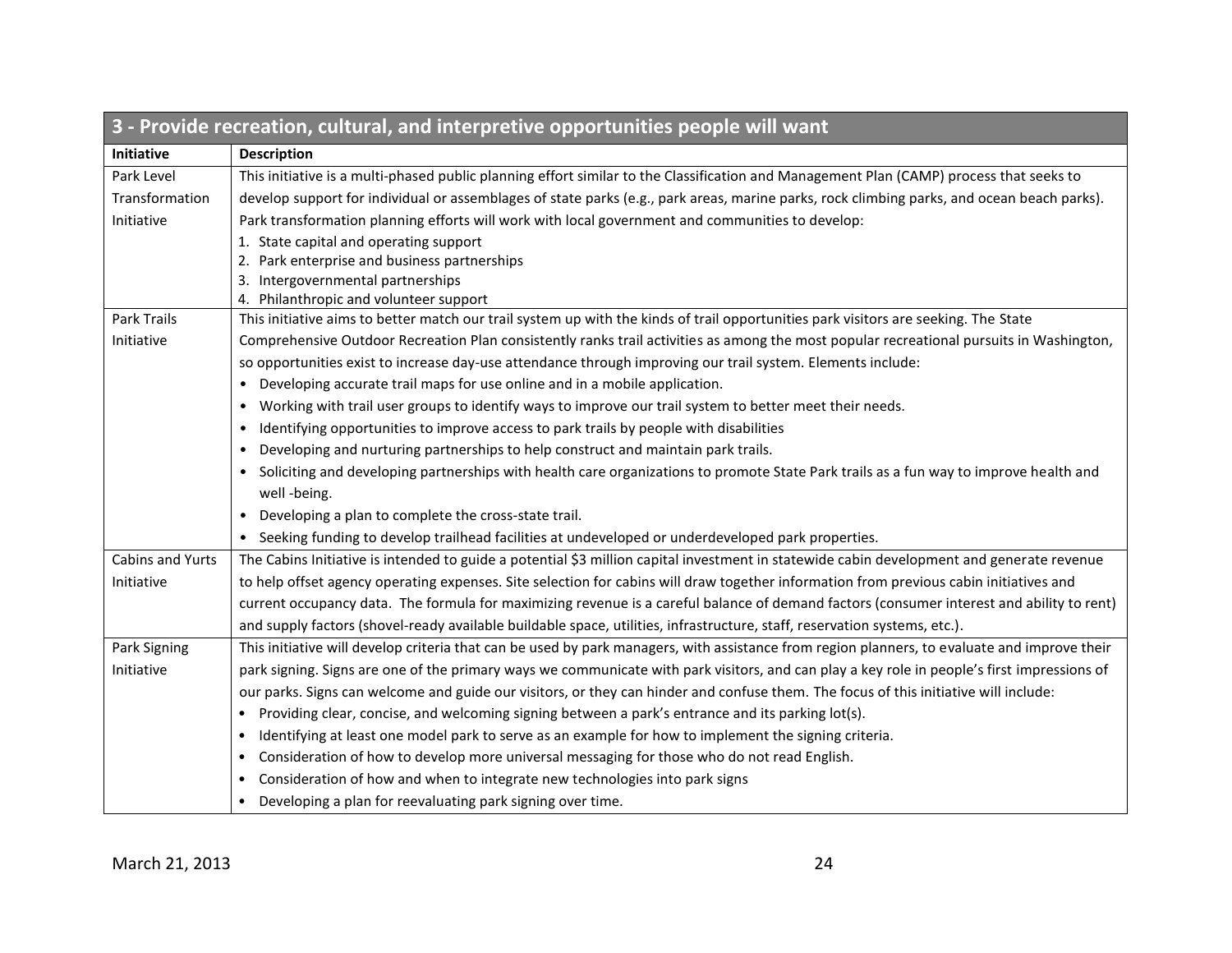| Park Events    | This initiative includes working with Foundation, friends groups, and community groups to hold recreational events, arts performances,                  |
|----------------|---------------------------------------------------------------------------------------------------------------------------------------------------------|
| Initiative     | and festivals in state parks (e.g., fun runs, triathlons, mountain bike races, concerts, and ethnic festivals). The purpose of this initiative is       |
|                | mainly to entice more people to visit state parks, furthering public service, and encouraging sales of statewide access permits. Elements               |
|                | include:                                                                                                                                                |
|                | • Expanding the agency's Traditional and Folk Arts in Parks Program                                                                                     |
|                | Developing an improved online statewide events calendar                                                                                                 |
|                | Expanding promotion of events                                                                                                                           |
|                | Preparing an events manual                                                                                                                              |
|                | • Planning improvements for performance and event venues in key parks                                                                                   |
| Recreation     | This initiative develops recreational programs in parks to help compete with other recreation providers, increase use of parks and promote              |
| Programs       | sale of Discover Passes. Examples of recreational programs under development include:                                                                   |
| Initiative     | • Expanding the agency's Junior Ranger program                                                                                                          |
|                | • Partnering with the National Wildlife Federation to provide Ranger Rick programs in parks.                                                            |
|                | Developing a statewide geocache program in partnership with Washington State Geocache Association.                                                      |
|                | Developing a Volkssport challenge in selected state parks.                                                                                              |
|                | • Developing the first day hikes program as part of national First Day Hikes campaign.                                                                  |
| Interpretation | This initiative transforms interpretation into a fundamental element of the state park experience. Modernized interpretive services also                |
| Transformation | provide cost-effective management tools to promote new and repeat visitation, and stewardship of vulnerable state park resources. Key                   |
| Initiative     | elements include:                                                                                                                                       |
|                | • Diversifying programming and events to expand the demographic of visitors using state parks.                                                          |
|                | Maintaining and developing relevant self-guided interpretive opportunities that connect visitors to Washington's diverse human and<br>$\bullet$         |
|                | natural heritage in meaningful ways.                                                                                                                    |
|                | Developing an integrated digital media strategy that leverages technology to deliver cost-effective interpretive services with capacity to<br>$\bullet$ |
|                | transcend state park boundaries.                                                                                                                        |
|                | Organizing a partnership network that nurtures growth of interdependent partnerships at the local, regional, statewide and national<br>$\bullet$        |
|                | level.                                                                                                                                                  |
|                | • Promoting state parks as outdoor classrooms to promote life-long learning within all of Washington's distinct ecosystems.                             |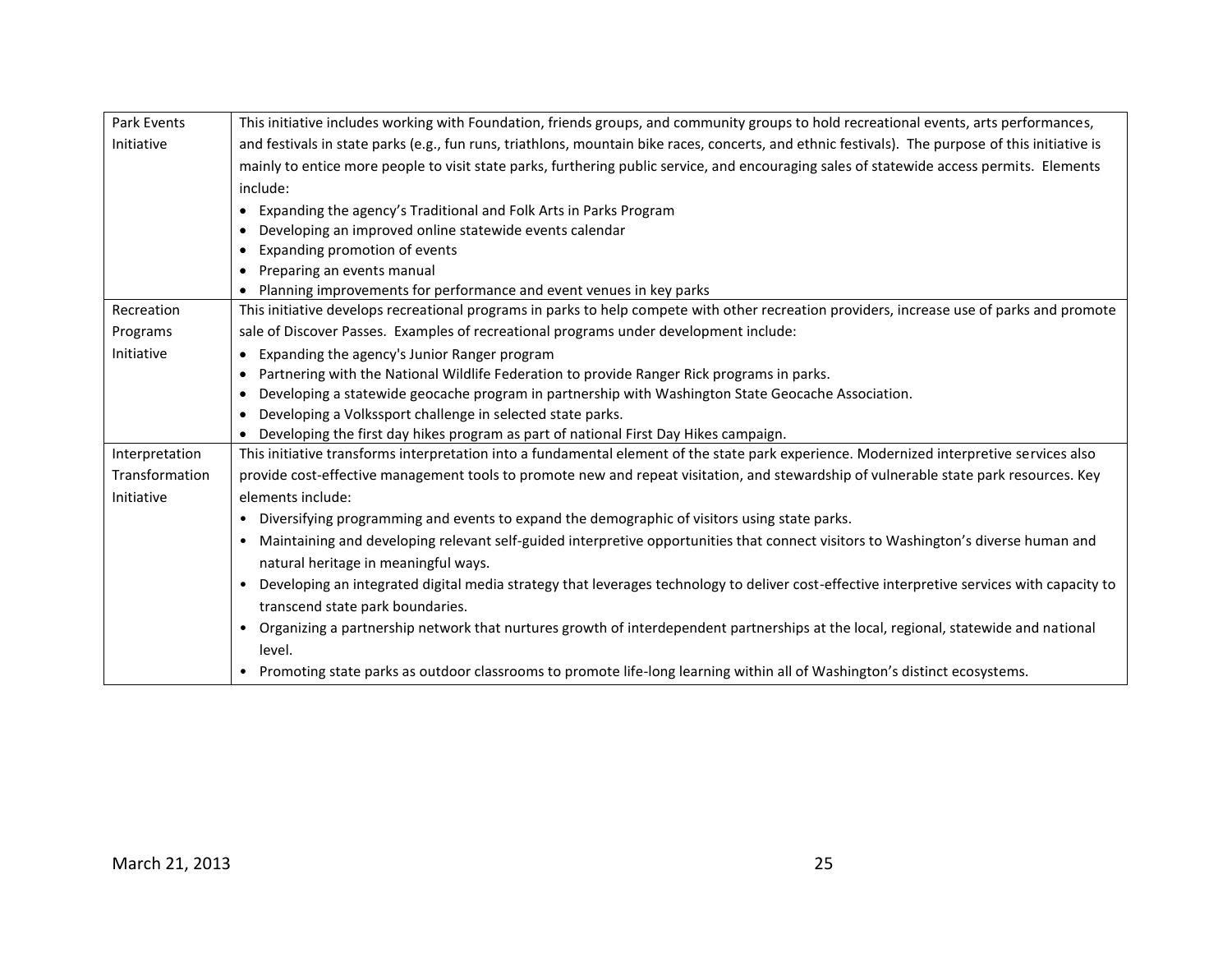| 4 - Promote meaningful opportunities for volunteers, friends, and donors |                                                                                                                                                  |
|--------------------------------------------------------------------------|--------------------------------------------------------------------------------------------------------------------------------------------------|
| Initiative                                                               | Description                                                                                                                                      |
| Governors' State                                                         | This initiative seeks to engage the current and former Governors' to assist the State Parks Foundation in promoting State Parks'                 |
| Parks Centennial;                                                        | Centennial. Elements included:                                                                                                                   |
| Initiative                                                               | • Enlisting former governors to participate in the initiative                                                                                    |
|                                                                          | Recording public service announcements to air on television                                                                                      |
|                                                                          | Holding a fundraising event at the Governor's mansion                                                                                            |
|                                                                          | Signing a letter asking others to support the state parks system                                                                                 |
|                                                                          | • Supporting agency request legislation                                                                                                          |
| Foundation                                                               | This initiative seeks to launch a membership program to increase support of parks through engaging Foundation donors, volunteers, and            |
| Membership                                                               | advocates. Elements include:                                                                                                                     |
| Initiative                                                               | Engaging fundraising consultant assistance to develop a more effective donor engagement strategy                                                 |
|                                                                          | Acquiring software to track and manage contributions by donors and volunteers                                                                    |
|                                                                          | Expanding opportunities to participate in Foundation activities                                                                                  |
| Park Asset                                                               | • Gaining access to contact information of Discover Pass purchasers to enlist their support of state parks.                                      |
|                                                                          | This initiative seeks to inventory assets in key state park and identify external opportunities to develop business partnership, new             |
| Inventory                                                                | enterprises, and fees.                                                                                                                           |
| Initiative                                                               | This work expands upon initiatives identified by the State Parks Revenue and Efficiency Task Force. The Foundation hired Calyx Sustainable       |
|                                                                          | Tourism to conduct this work and develop reports for six parks.                                                                                  |
| Sponsorships                                                             | This initiative develops sponsors and sponsorship opportunities in state parks. State Parks has submitted agency request legislation             |
| Initiative                                                               | ascribing the leadership role of Foundation in soliciting sponsorships and coordinating and cultivating ongoing relationships with sponsors.     |
|                                                                          | State Parks must in turn develop appropriate ways to recognize sponsors without diminishing the experience of park visitors. The                 |
|                                                                          | Foundation has developed a no-fee contract with a national third party sponsorship firm to identify initial sponsorship opportunities.           |
|                                                                          | Similar to the advertising initiative, any introduction of sponsor recognition (e.g., signing) will include a thorough evaluation of any impacts |
|                                                                          | to park aesthetics and the integrity of the state park experience.                                                                               |
| Friends                                                                  | Agency staff and the State Parks Foundation have undertaken a joint Friends Development Initiative and are working to recruit active             |
| Development                                                              | volunteers and interested community members to establish park friends groups. Where appropriate the Foundation also acts as fiscal               |
| Initiative                                                               | agent to friends groups or assists them in obtaining their federal tax exempt status. This initiative is intended to better support existing     |
|                                                                          | groups and to recruit eight to ten new groups by June 2013. The initiative also includes holding an annual meeting of friends groups. The        |
|                                                                          | 2013 meeting will be combined with a volunteer camp host training                                                                                |
|                                                                          |                                                                                                                                                  |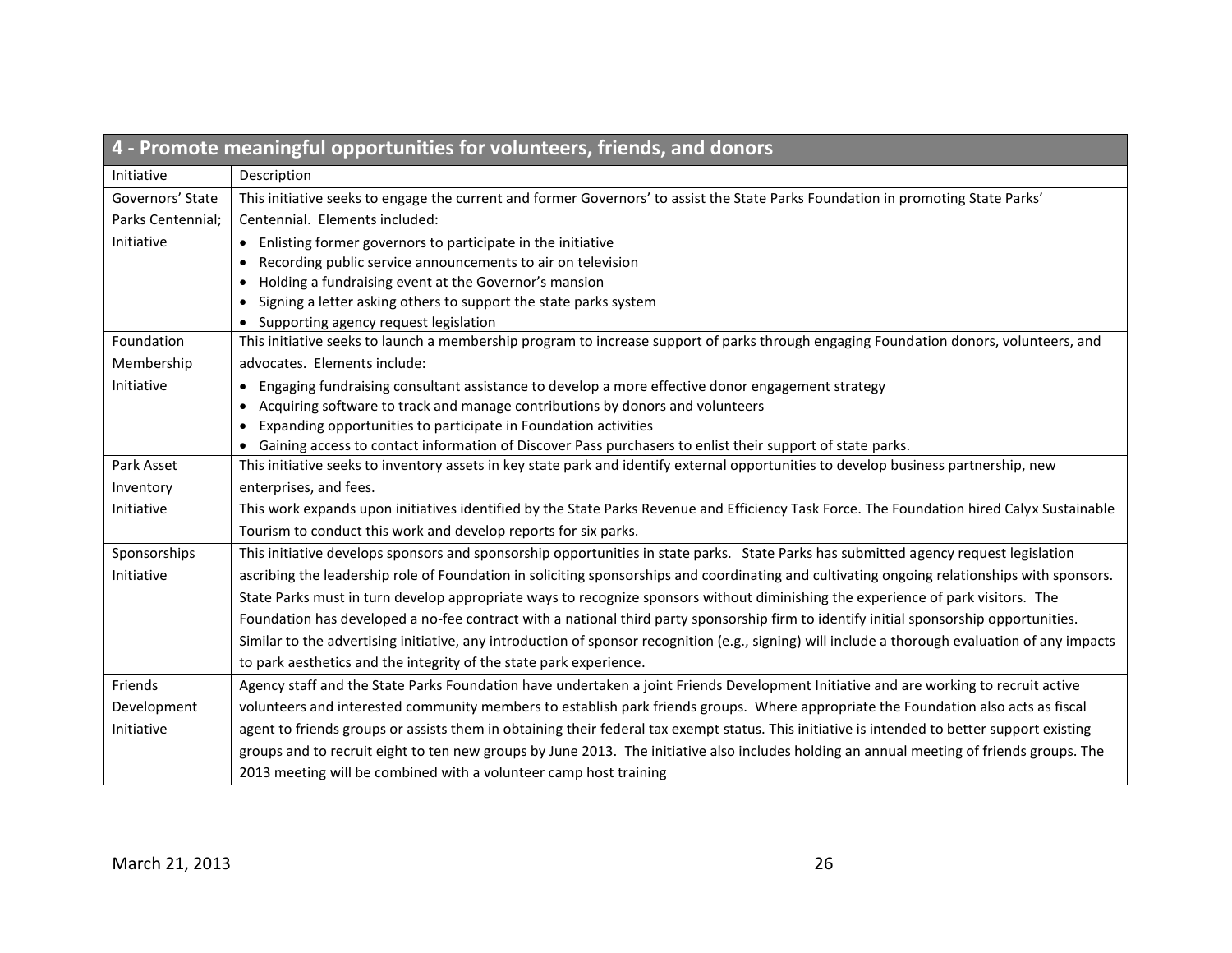| Volunteer  | This initiative is intended to improve recruitment, training, and support for volunteer campground hosts, individual volunteers, and                                                                                             |
|------------|----------------------------------------------------------------------------------------------------------------------------------------------------------------------------------------------------------------------------------|
| Initiative | volunteer groups. This includes developing an updated volunteer policy and volunteer manual in collaboration with the Washington                                                                                                 |
|            | Federation of State Employees to clarify the role of volunteers, friends groups, and other cooperative associations. Elements include:                                                                                           |
|            | Updating the Commission's volunteer policy and the agency's volunteer manual                                                                                                                                                     |
|            | Expanding recruitment activities                                                                                                                                                                                                 |
|            | Identifying specific needs suited to volunteer assistance in parks, region offices, and headquarters and improving the matching need<br>with volunteers.                                                                         |
|            | Holding an annual or biennial volunteer and friends group training conference in May 2013 to conduct training, encourage information<br>sharing and networking, and recognize volunteers for their contributions to state parks. |
|            |                                                                                                                                                                                                                                  |
|            |                                                                                                                                                                                                                                  |
|            |                                                                                                                                                                                                                                  |

| 5 - form strategic partnerships with other agencies, tribes, and non-profits |                                                                                                                                                |
|------------------------------------------------------------------------------|------------------------------------------------------------------------------------------------------------------------------------------------|
| Initiative                                                                   | Description                                                                                                                                    |
| Interagency,                                                                 | This initiative will identify and develop agreements to manage park resources or programs with other government agencies, Native               |
| Tribal, and Non-                                                             | American tribes, and non-profit organizations. These agreements typically bring expertise of the partner to managing a particular resource     |
| Profit                                                                       | or program, secures a financial investment by the partner, results in cost savings, or indirectly boost agency revenues. Examples include:     |
| Partnerships                                                                 | • Agreement with the Fort Worden Public Development Authority to manage the park's main campus.                                                |
| Initiative                                                                   | • Memorandum of Understanding (MOU) with the City of Issaquah to improve Lake Sammamish State Park.                                            |
|                                                                              | • Interagency agreement with the City of Spokane to run recreational programs at Riverside State Park.                                         |
|                                                                              | • Co-management agreement with Swinomish Tribe for the Kukutali Preserve at Kiket Island.                                                      |
|                                                                              | • MOU with Nisqually Tribe to assist developing and operating Nisqually State Park                                                             |
| Specialty                                                                    | For many years, State Parks has contracted services from other federal, state, and local agencies where the agency lacks in-house capacity     |
| Services Initiative                                                          | or expertise. Contracting rules also require state agencies to give first consideration to other government agencies before contracting        |
|                                                                              | services from the private sector. This initiative is intended to identify specialized expertise and capabilities within State Parks that other |
|                                                                              | agencies may need and to develop interagency agreements to provide these services on a fee basis.                                              |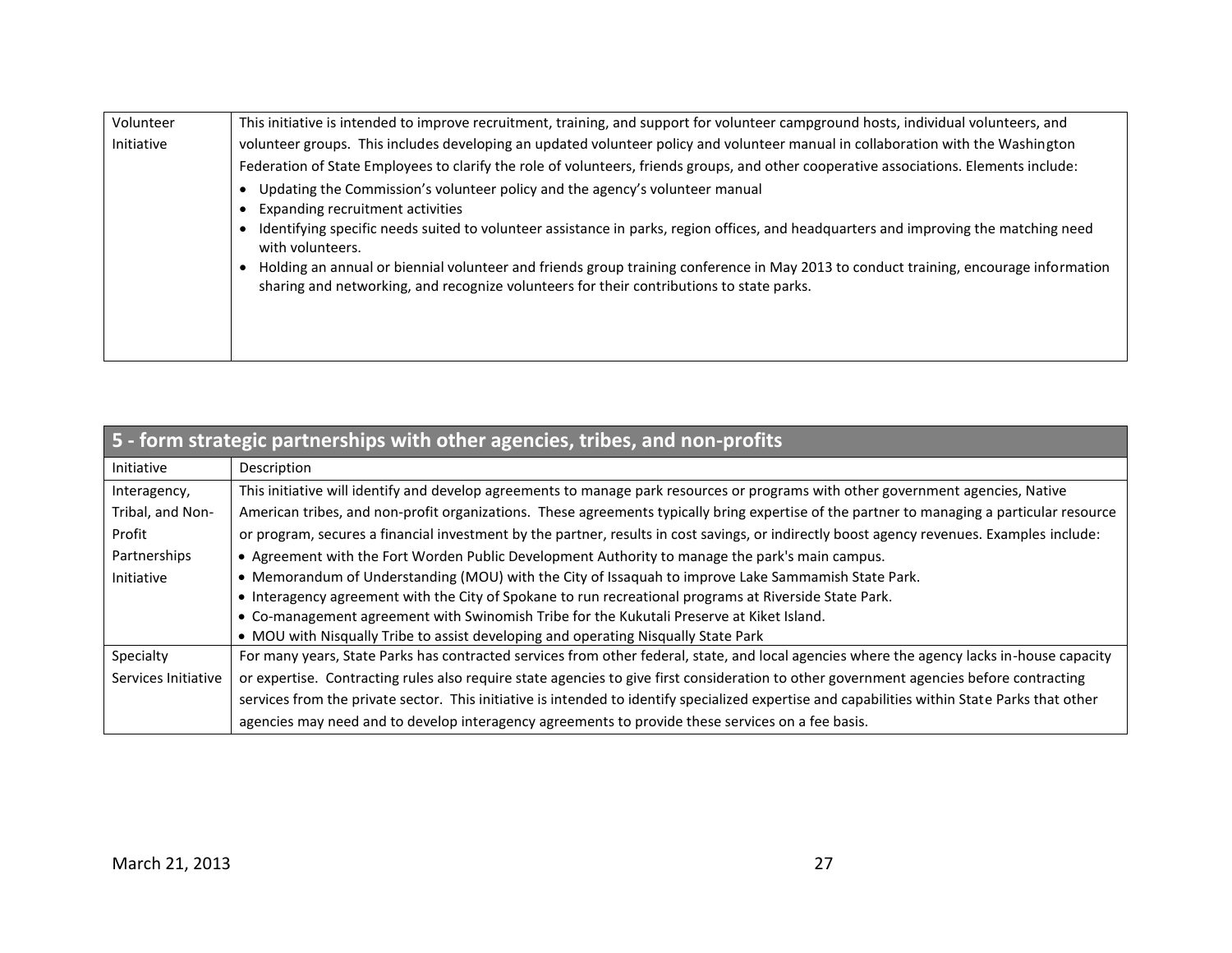| 6 - Expand use of land holdings for compatible revenue generating purposes |                                                                                                                                               |
|----------------------------------------------------------------------------|-----------------------------------------------------------------------------------------------------------------------------------------------|
| Initiative                                                                 | Description                                                                                                                                   |
| Licenses,                                                                  | This initiative requires staff to implement market-based principles and to receive fair market values for all agreements authorizing second   |
| Permits, and                                                               | party's non-recreational uses of park land. The initiative also directs staff to research and resolve all unauthorized uses of park land and  |
| Easements (LPE)                                                            | bring these uses under modern, State Parks agreements.                                                                                        |
| Initiative                                                                 |                                                                                                                                               |
| Environmental                                                              | This initiative sells a temporary interest in designated park properties to allow restoration of natural systems as compensatory mitigation   |
| Mitigation                                                                 | for public and private development projects. This initiative will also develop agreements with private entities wanting to develop            |
| Initiative                                                                 | mitigation banks where mitigation credits are sold to other public and private entities who need to offset development related impacts to     |
|                                                                            | natural systems. A mitigation bank would allow for large-scale restoration of degraded natural features and systems while generating          |
|                                                                            | revenue for park purposes. Current Commission policy requires that all proceeds from mitigation agreements be expended only on                |
|                                                                            | stewardship-related activities.                                                                                                               |
| Property Interest                                                          | This initiative seeks to generate new revenues from the sale or granting of partial interests in real property including conservations        |
| Initiative                                                                 | easements, water rights, development rights (specifically including residential density transfers) and a variety of other interests which are |
|                                                                            | appurtenant to real property. Proceeds from sales of property interests would be used to build a permanent endowment or trust fund, the       |
|                                                                            | interest from which could be used to support system-wide operating expenses (see Endowment Initiative).                                       |
| Revenue Lands                                                              | This initiative will identify certain agency-owned lands that are unsuitable for state park use and development and designate them as         |
| Initiative                                                                 | appropriate for revenue generation as their principal purpose. These lands would be either developed by the agency or offered for lease       |
|                                                                            | and development by the private sector within policy limits set by the Commission. Revenues from agency-developed facilities and               |
|                                                                            | proceeds from private leases would be used to build a permanent endowment or trust fund, the interest from which could be used to             |
|                                                                            | support system-wide operating expense (see Endowment Initiative).                                                                             |
| Surplus Lands                                                              | This initiative will continue existing agency practice of identifying certain agency-owned lands that are unsuitable for state park use and   |
| Initiative                                                                 | development and offering them for sale at auction. This initiative would also explore securing various development rights (entitlements)      |
|                                                                            | prior to sale of these properties as a means of enhancing their value prior to sale. By statute, proceeds from sale of any State Park lands   |
|                                                                            | must be deposited in the agency's Park Land Acquisition Account and used to purchase replacement lands only. This initiative would also       |
|                                                                            | seek to change the Park Land Acquisition Account statute to allow deposit of a portion of the proceeds from land sales (those revenues        |
|                                                                            | earned through entitlements) in a permanent endowment or trust fund where interest or investment income is available to pay for               |
|                                                                            | system-wide operating expenses (see Endowment Initiative).                                                                                    |